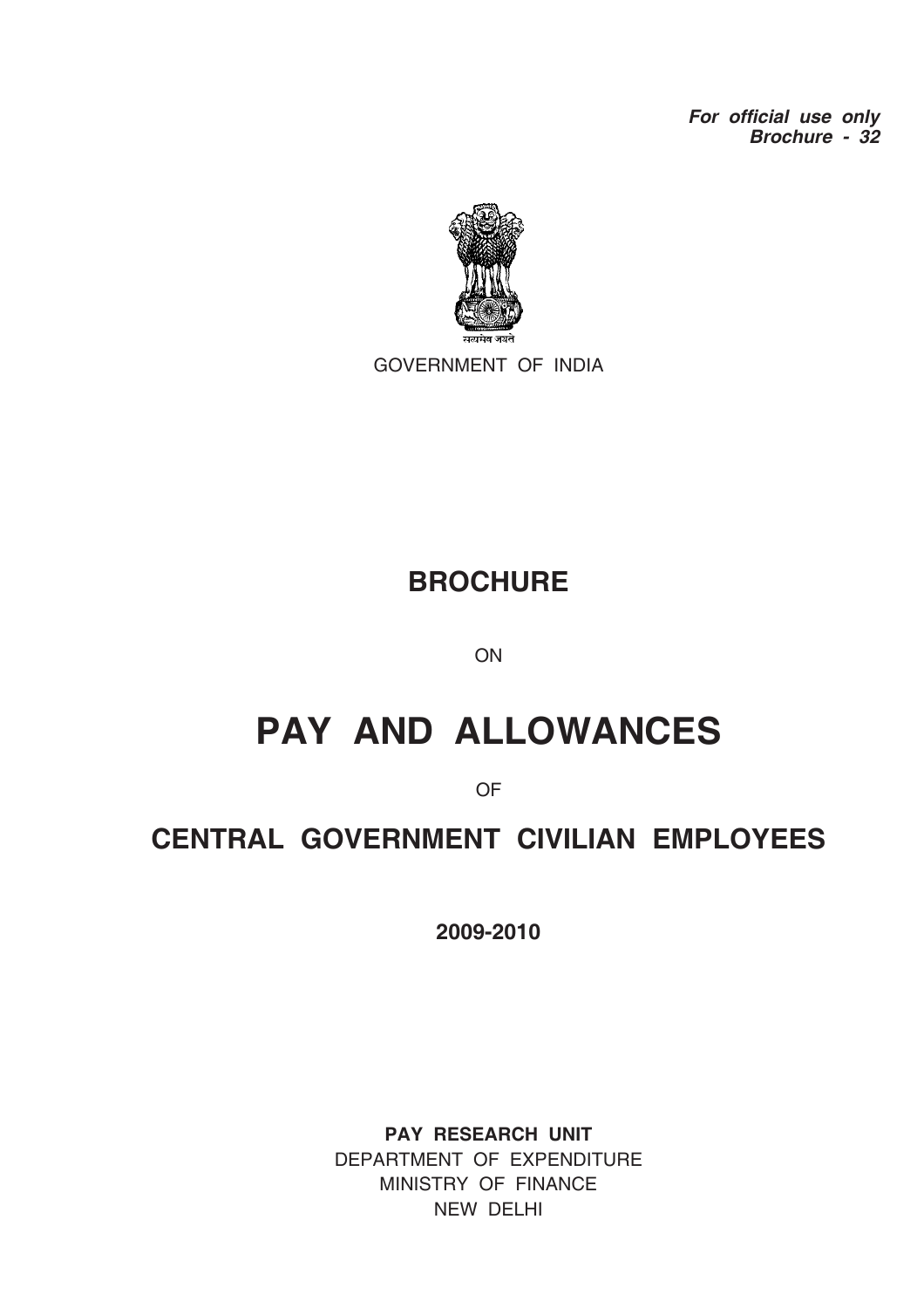### **PREFACE**

The Pay Research Unit of the Department of Expenditure, Ministry of Finance brings out a **"Brochure on Pay and Allowances of Central Government Civilian Employees"** on an annual basis. As in the past, the **Brochure for 2009-10** provides statistical information on expenditure incurred by different Ministries/Departments of the Central Government on Pay and Allowances including Dearness Allowance, House Rent Allowance, Transport Allowance, Overtime Allowance, etc. in respect of its regular employees. The Brochure also contains information on the group-wise number of sanctioned posts and of incumbents in position in various Ministries/Departments.

**2.** The data in the Brochure has been compiled on the basis of quarterly returns on expenditure on pay and allowances and annual returns on the strength of Central Government Civilian Employees furnished by the Central Government establishments to the Pay Research Unit of this Department.

**3.** The Brochure may be of use for personnel planning and for preparation of reliable estimates of financial implications of various proposals concerning pay and allowances of Central Government employees. While all efforts have been made to present the data in a meaningful manner, suggestions for further improvement would be welcome.

**4.** Ministry of Finance would like to thank all the Central Government Ministries/ Departments/Organisations for their cooperation in furnishing the data, without which this compilation would not have been possible. This Ministry would also like to acknowledge the contribution of the National Informatics Centre (North Block).

Madhnika Prasad

**(Madhulika P. Sukul)** July, 2011 Joint Secretary New Delhi. New Delhi. Department of Expenditure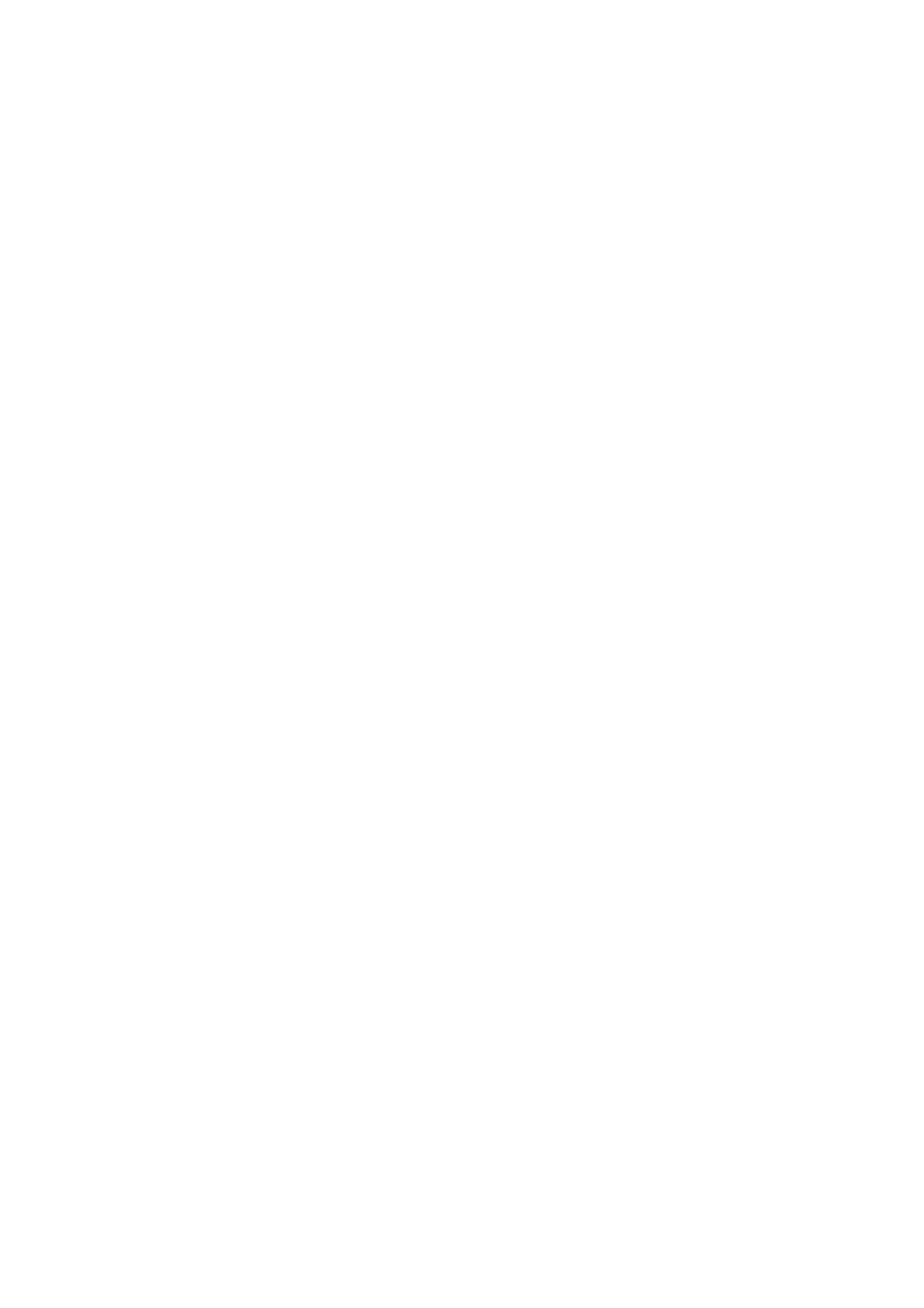### **PROJECT STAFF**

| <b>Name</b>             | <b>Designation</b>             |
|-------------------------|--------------------------------|
| Shri A. K. Tiwari       | Director (Pay)                 |
| Shri Vinay Kumar Pandey | <b>Senior Research Officer</b> |
| Sh. H.K. Bhatt          | <b>Research Assistant</b>      |
| Shri A.K. Puri          | <b>Research Assistant</b>      |
| Smt. Pushp Lata         | Jr. Research Assistant         |
| Smt. Simmi Takkar       | Computor                       |
| Shri Umesh Kumar Saini  | Computor                       |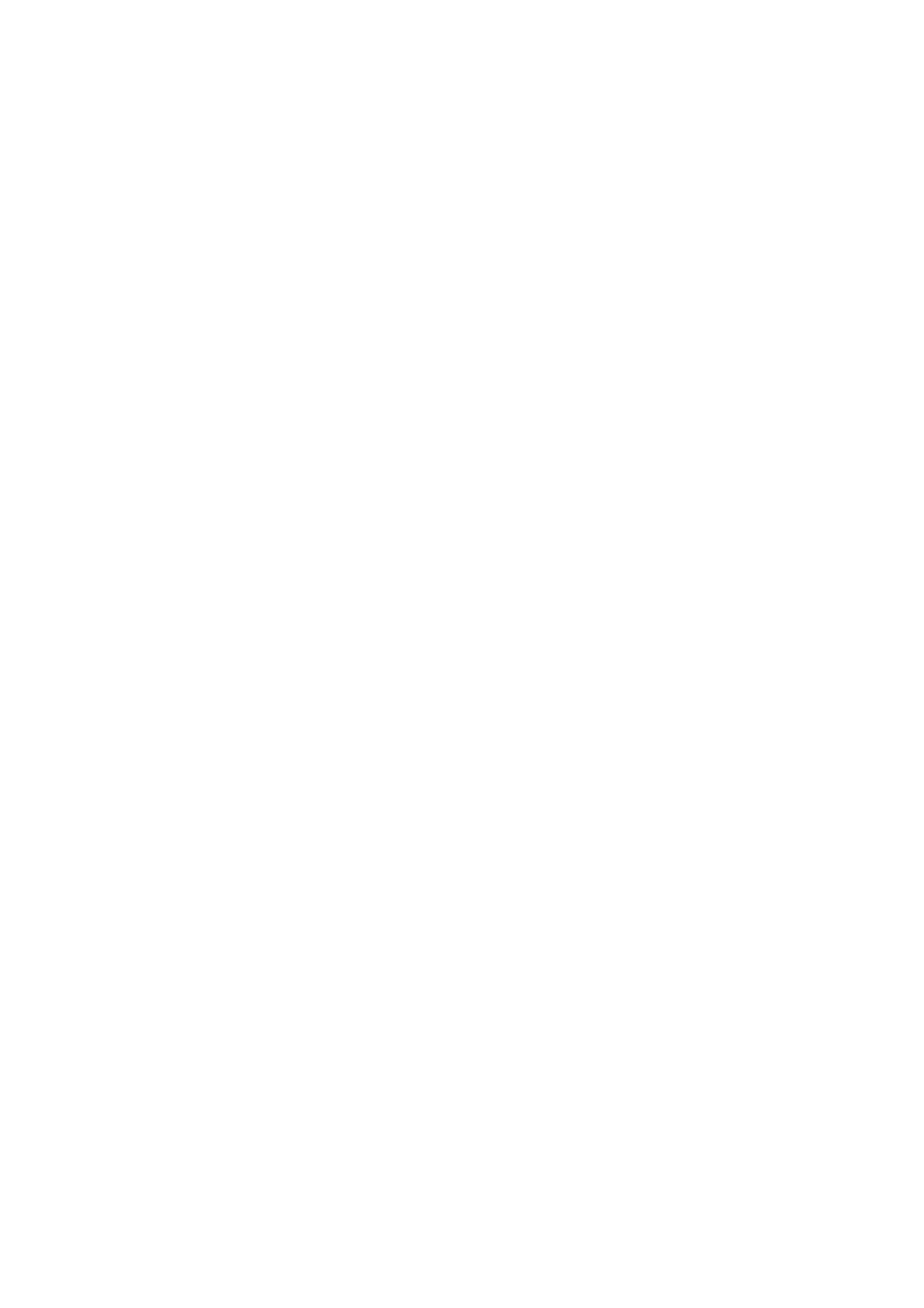### **CONTENTS**

| $\mathbf{1}$ . | <b>SALIENT FEATURES</b>                                                                                                                                                                                             | $1 - 2$        |
|----------------|---------------------------------------------------------------------------------------------------------------------------------------------------------------------------------------------------------------------|----------------|
| 2.             | SHARE OF MAJOR COMPONENTS IN TOTAL EXPENDITURE OF CENTRAL GOVERNMENT<br>CIVILIAN EMPLOYEES INCLUDING EMPLOYEES OF UTS                                                                                               | 3              |
| 3.             | SHARE OF MAJOR DEPARTMENTS IN TOTAL EXPENDITURE                                                                                                                                                                     | $\overline{4}$ |
| 4.             | EXPENDITURE ON PAY AND ALLOWANCES OF THE CENTRAL GOVERNMENT CIVILIAN<br><b>EMPLOYEES</b>                                                                                                                            | 5              |
| 5.             | EXPENDITURE ON PAY AND ALLOWANCES OF THE CENTRAL GOVERNMENT CIVILIAN<br><b>EMPLOYEES INCLUDING EMPLOYEES OF UTS</b>                                                                                                 | 6              |
| 6.             | EXPENDITURE ON PAY AND ALLOWANCES OF MAJOR MINISTRIES/DEPARTMENTS                                                                                                                                                   | $\overline{7}$ |
| 7.             | COMPONENT-WISE BREAK UP OF EXPENDITURE ON PAY AND ALLOWANCES OF THE<br>CENTRAL GOVERNMENT CIVILIAN EMPLOYEES                                                                                                        | $8 - 9$        |
| 8.             | COMPONENT-WISE BREAK UP OF EXPENDITURE ON PAY AND ALLOWANCES OF THE<br>CENTRAL GOVERNMENT CIVILIAN EMPLOYEES INCLUDING EMPLOYEES OF UTS                                                                             | $10 - 11$      |
| 9.             | COMPONENT-WISE BREAK UP OF EXPENDITURE ON PAY AND ALLOWANCES OF THE<br>EMPLOYEES OF OTHER DEPARTMENTS EXCLUDING EMPLOYEES OF UTs, MINISTRIES/<br>DEPARTMENTS OF RAILWAYS, DEFENCE, POSTS, HOME AFFAIRS AND MISSIONS | $12 - 13$      |
| 10.            | EXPENDITURE ON PAY AND ALLOWANCES OF THE MINISTRY OF RAILWAYS                                                                                                                                                       | 14             |
| 11.            | EXPENDITURE ON PAY AND ALLOWANCES OF THE MINISTRY OF DEFENCE                                                                                                                                                        | 14             |
| 12.            | EXPENDITURE ON PAY AND ALLOWANCES OF THE DEPARTMENT OF POSTS                                                                                                                                                        | 15             |
| 13.            | EXPENDITURE ON PAY AND ALLOWANCES OF THE MINISTRY OF HOME AFFAIRS                                                                                                                                                   | 15             |
| 14.            | EXPENDITURE ON PAY AND ALLOWANCES OF UT ADMINISTRATIONS                                                                                                                                                             | 16             |
| 15.            | EXPENDITURE ON PAY AND ALLOWANCES OF THE INDIAN MISSIONS ABROAD                                                                                                                                                     | 16             |
| 16.            | EXPENDITURE ON HOUSE RENT ALLOWANCE INCLUDING EMPLOYEES OF UTS                                                                                                                                                      | 17             |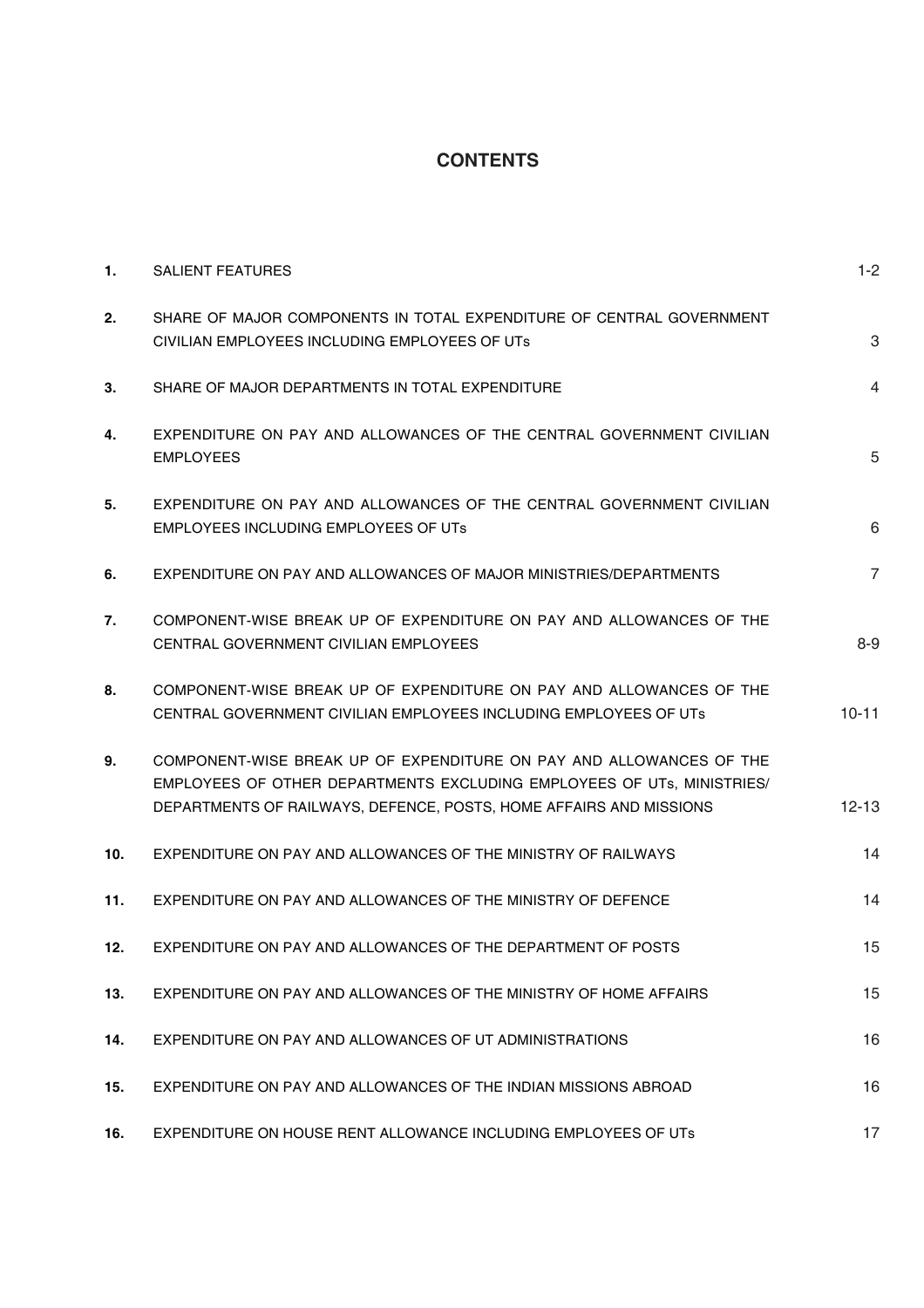| 17. | RATES OF HOUSE RENT ALLOWANCE                                                                               | 17        |
|-----|-------------------------------------------------------------------------------------------------------------|-----------|
| 18. | <b>RATES OF TRANSPORT ALLOWANCE</b>                                                                         | 17        |
| 19. | MINISTRY/ DEPARTMENT-WISE EXPENDITURE ON PAY AND ALLOWANCES                                                 | $18-20$   |
| 20. | EXPENDITURE ON PAY AND ALLOWANCES VIS A VIS REVENUE RECEIPTS AND REVENUE<br><b>EXPENDITURE</b>              | 21        |
| 21. | GROUP-WISE AND STATUS-WISE ESTIMATED NUMBER OF CENTRAL GOVERNMENT CIVILIAN<br><b>EMPLOYEES</b>              | $22 - 24$ |
| 22. | GROUP-WISE AND STATUS-WISE ESTIMATED NUMBER OF CENTRAL GOVERNMENT CIVILIAN<br>EMPLOYEES IN MAJOR MINISTRIES | 25        |
| 23. | GROUP-WISE ESTIMATED NUMBER OF SANCTIONED POSTS AND THEIR VACANCY POSITION                                  | 26        |
| 24. | GROUP-WISE DISTRIBUTION OF CENTRAL GOVERNMENT CIVILIAN EMPLOYEES AND UT<br><b>ADMINISTRATIONS</b>           | 27        |
| 25. | STRENGTH OF CENTRAL POLICE FORCES                                                                           | 27        |
| 26. | ALL INDIA CONSUMER PRICE INDEX NUMBER FOR INDUSTRIAL WORKERS                                                | 28        |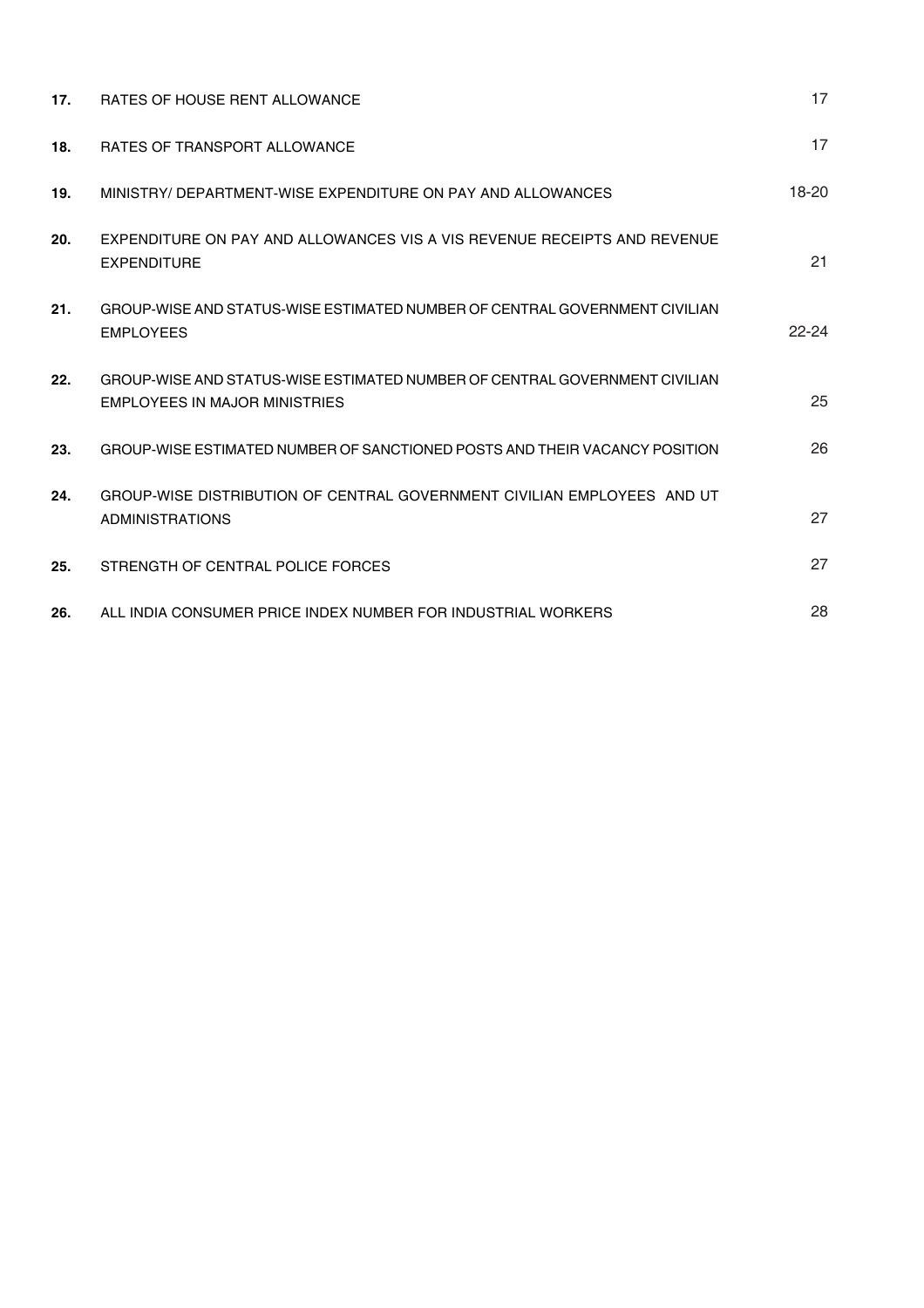### **SALIENT FEATURES**

**1.** The total expenditure on Pay and Allowances (excluding Productivity Linked Bonus/ Ad-hoc Bonus, Honorarium, Encashment of Earned Leave and Travelling Allowance) for Regular Central Government Civilian employees including employees of the Union Territories was ₹89,860.26 crore in 2009-10 as compared to ₹67,463.67 crore in 2008-09. Thus, there is an increase in expenditure by  $\bar{\tau}$  22,396.59 crore over previous year which in relative terms works out to 33.20%.

2. The expenditure on pay includes 60% of the arrears (2nd installment) on account of implementation of the recommendations of the 6th CPC as modified by the Government. Therefore, pay for the Financial Year 2009-10 is not the true representative of the annual expenditure on pay.

3. Out of the total expenditure of  $\bar{z}89,860.26$  crore, the percentage expenditure on Pay is 67.79%, on Dearness Allowance is 13.66%, on House Rent Allowance (HRA) is 5.89% and on other allowances 12.66%.

4. The expenditure on pay in 2009-10 has increased by 33.18% as compared to the corresponding expenditure of the previous year. Similarly, the expenditure on DA, HRA, Transport Allowance, Children Education Allowance and other allowances in 2009-10 has increased by 13.47%, 27.75%, 88.43%, 270.68% and 54.13% respectively as compared to the corresponding expenditure of the previous year.

5. The total expenditure on Pay and Allowances as a percentage of Revenue Receipts and Revenue Expenditure of the Central Government during the financial year 2009-10 was 12.75% and 8.50% respectively as compared to 10.32% and 6.68% respectively during the financial year 2008-09.

6. Almost 84% of the total expenditure is incurred by five major Ministries/ Departments (Railways, Defence (Civil), Home Affairs, Post and Revenue) during 2009-10.

7. Of the total expenditure on Pay and Allowances in 2009-10, the Ministry of Railways continues to have the largest share at 38.52 per cent, marginally decreased from 39.12 percent in 2008-2009. Similarly, the shares of Ministry of Defence (Civil) and Department of Posts have come down marginally from the previous year i.e. 13.91% to 13.75% and 7.85% to 7.84%. The shares of Ministry of Home Affairs and Other Departments have slightly increased i.e. 17.96% to 18.71% and 21.16% to 21.18%, respectively.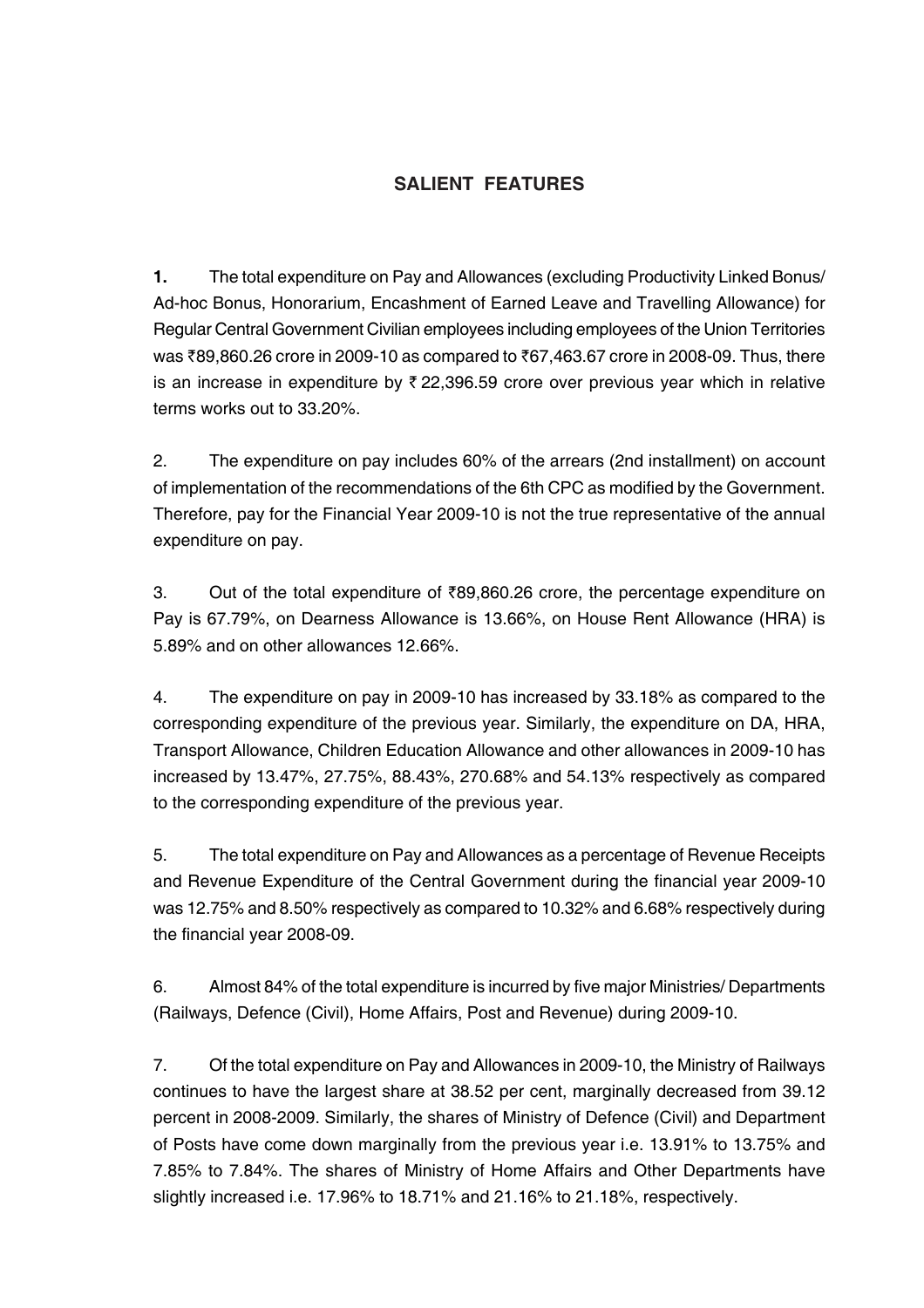8. The expenditure of UT administrations was  $\bar{\tau}$ 1787.65 crore in 2009-10 as compared to  $\bar{\tau}$ 1257.65 crore in 2008-09. Thus, there is an increase in expenditure by  $\bar{\tau}$  530.00 crore over previous year which in relative terms works out to 42.14%.

9. The expenditure of Indian Missions/ Embassies abroad was  $\overline{3}734.35$  crore in 2009-10 as compared to ₹595.85 crore in 2008-09. Thus, there is an increase in expenditure by  $\overline{3}138.50$  crore over previous year which in relative terms works out to 23.24%.

10. Out of the total expenditure of `5286.72 crore on HRA in 2009-2010, the HRA expenditure for X class cities is  $\bar{\tau}$  2548.22 crore which is 48.20% of the total expenditure on HRA.

11. Consumer Price Index Number (CPI) for Industrial Worker (Base 2001=100) has registered an increase of 58.59% over 115.76 points, up to June 2011.

12. The total number of Regular Central Government Civilian Employees in position was 30.68 lakh as against the sanctioned strength of 36.02 lakh as on 1.3.2010.

13. The sanctioned strength of Central Police Forces was 8.20 lakh against 7.28 lakh in position as on 1.3.2010.

14. Of the total strength of 30.68 lakh, the percentage share of the Railways is 44.37%, Home Affairs is 24.62%, Defence (Civil) is 11.89%, Posts is 6.72%, Revenue is 3.38% and all other Ministries/ Departments is 9.02%.

15. Of the total number of 36.02 lakh sanctioned posts, approximately 14.82% of the posts were vacant as on 1.3.2010.

\*\*\*\*\*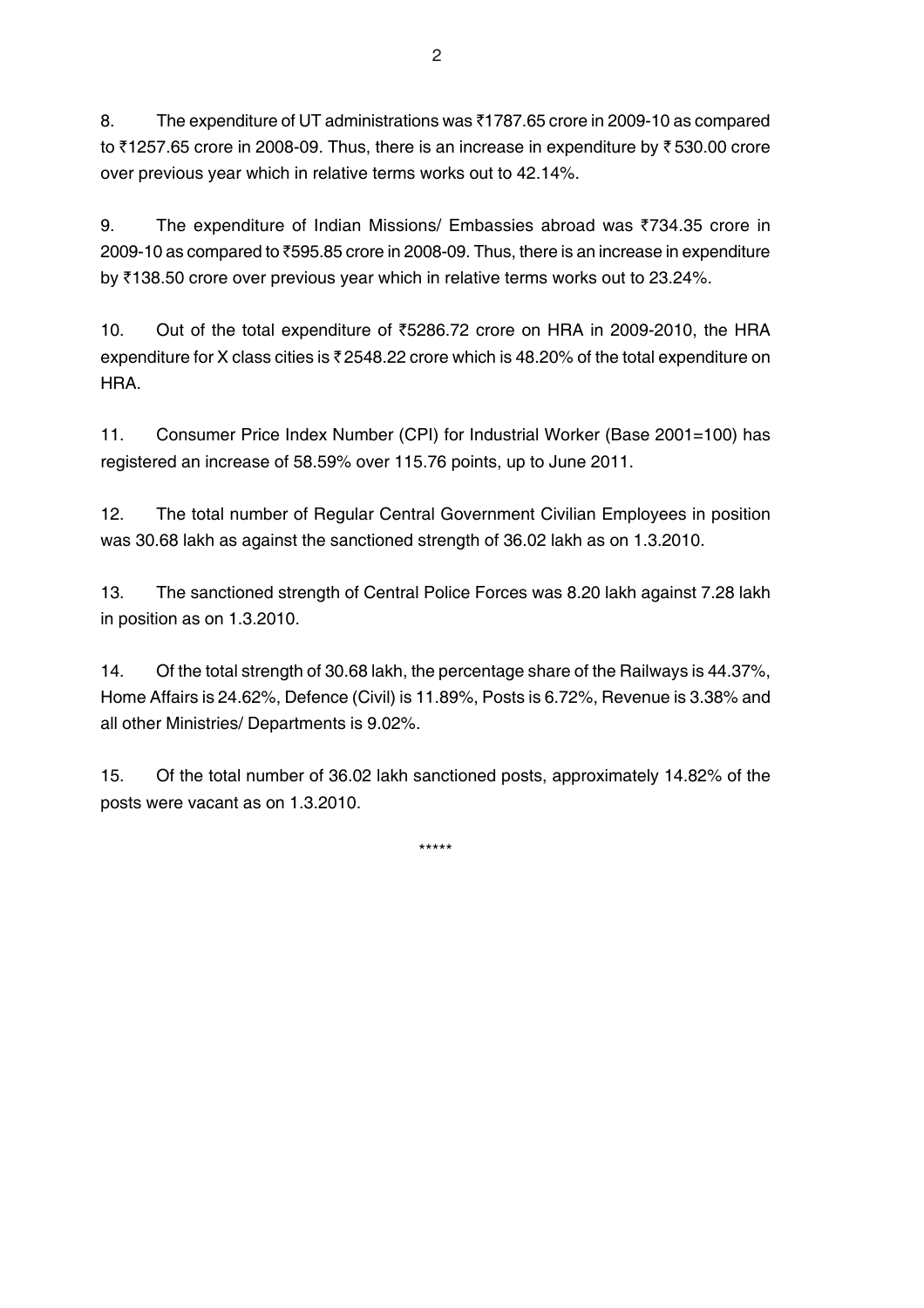### **SHARE OF MAJOR COMPONENTS IN TOTAL EXPENDITURE OF CENTRAL GOVERNMENT CIVILIAN EMPLOYEES INCLUDING EMPLOYEES OF UNION TERRITORIES DURING THE LAST THREE YEARS**

(Expressed as percentage to total)

| Year    | *Pay  | DA    | <b>HRA</b> | <b>Other</b><br><b>Allowances</b> | <b>Total</b> |
|---------|-------|-------|------------|-----------------------------------|--------------|
| 2007-08 | 61.33 | 24.13 | 6.01       | 8.53                              | 100.00       |
| 2008-09 | 67.80 | 16.04 | 6.13       | 10.03                             | 100.00       |
| 2009-10 | 67.79 | 13.66 | 5.89       | 12.66                             | 100.00       |



- **Note**: (i) This does not include the expenditure incurred on Travelling Allowance, Productivity Linked Bonus/Ad hoc Bonus, Honorarium and Encashment of Earned Leave.
	- (ii) Other Allowances includes HRA, OTA, Transport Allowance, Special Pay and Deput. (Duty) Allowance, CEA, Reimbursement of Medical Charges, Leave Travel Concession and Other Compensatory Allowances.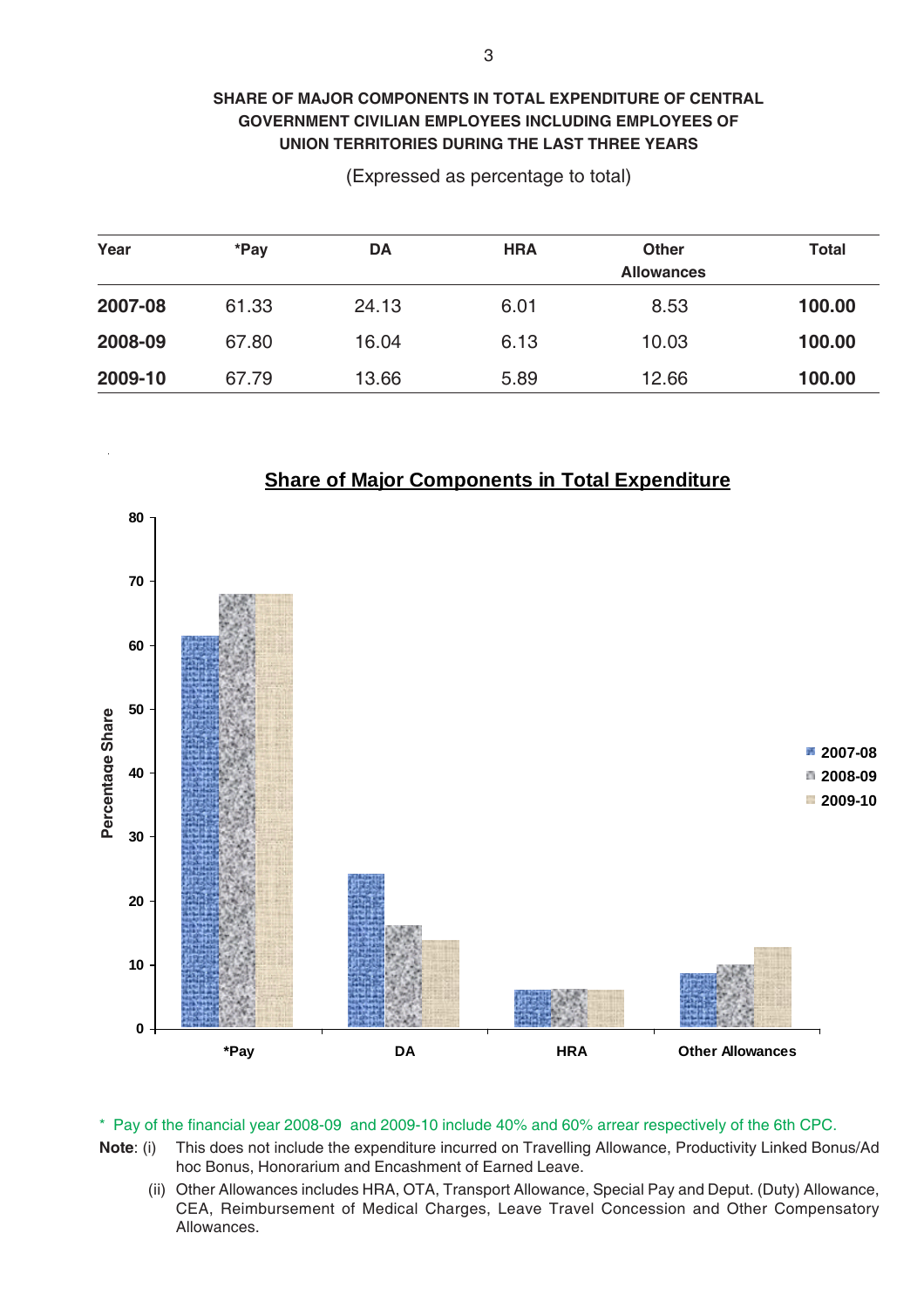**SHARE OF MAJOR DEPARTMENTS IN TOTAL EXPENDITURE DURING LAST THREE YEARS**

(Expressed as percentage to total)

| Year    | <b>Railways</b> | <b>Defence</b><br>(Civilian) | Home<br><b>Affairs</b> | <b>Posts</b> | <b>Other Departments</b><br>including<br><b>Union Territories</b> | <b>Total</b> |
|---------|-----------------|------------------------------|------------------------|--------------|-------------------------------------------------------------------|--------------|
| 2007-08 | 39.56           | 14.17                        | 17.10                  | 8.63         | 20.54                                                             | 100.00       |
| 2008-09 | 39.12           | 13.91                        | 17.96                  | 7.85         | 21.16                                                             | 100.00       |
| 2009-10 | 38.52           | 13.75                        | 18.71                  | 7.84         | 21.18                                                             | 100.00       |



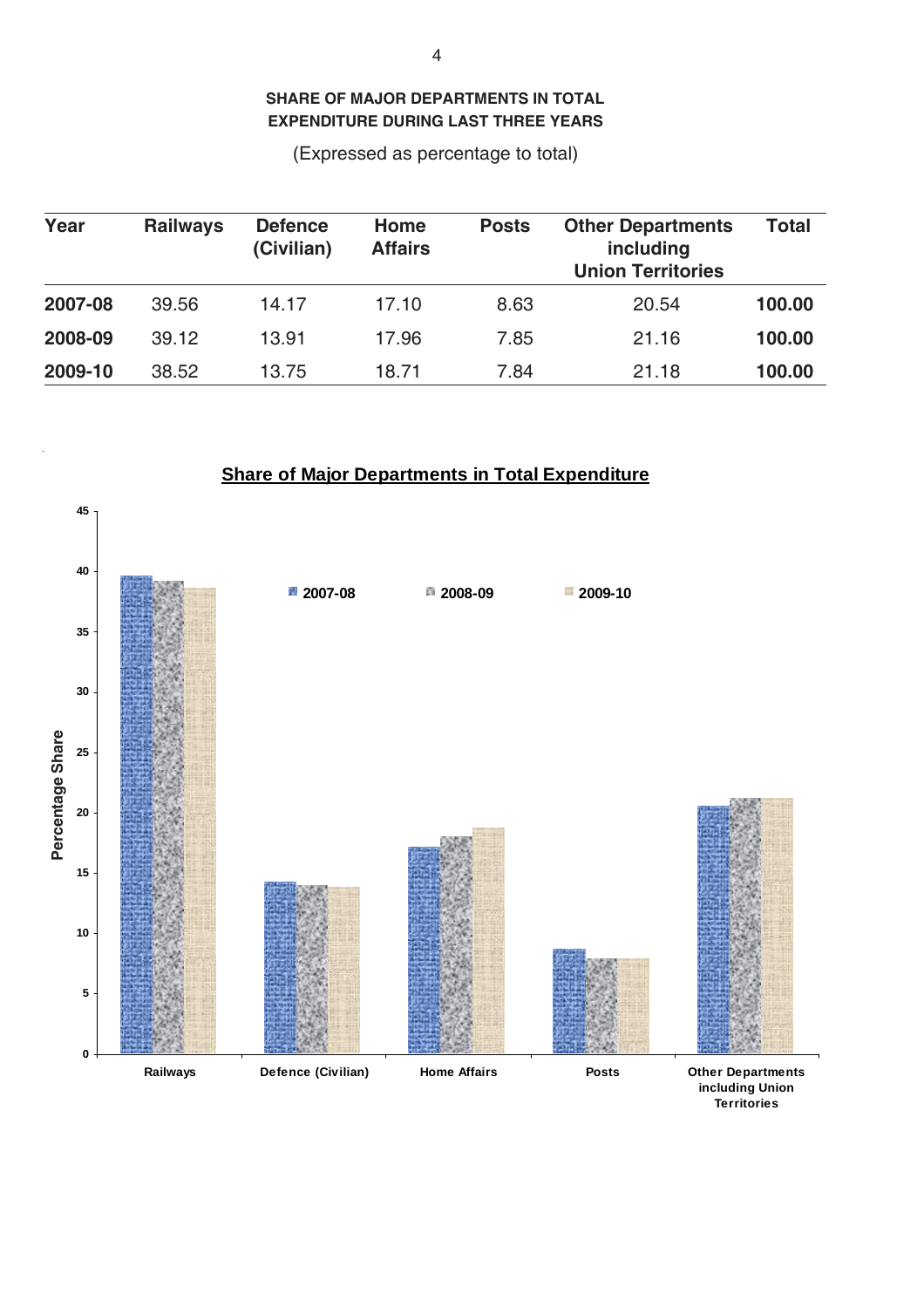|         |          |          |                         | (₹ in Crore) |
|---------|----------|----------|-------------------------|--------------|
| Year    | *Pay     | DA       | <b>Other Allowances</b> | <b>Total</b> |
| 2007-08 | 27790.44 | 10950.71 | 6533.46                 | 45274.61     |
| 2008-09 | 44999.09 | 10575.94 | 10630.99                | 66206.02     |
| 2009-10 | 59845.76 | 11999.37 | 16227.48                | 88072.61     |



\* Pay of the financial year 2008-09 and 2009-10 include 40% and 60% arrear respectively of the 6th CPC.

- Note: (i) This does not include the expenditure incurred on Travelling Allowance, Productivity Linked Bonus/Ad hoc Bonus, Honorarium and Encashment of Earned Leave.
	- (ii) This does not include the expenditure incurred on employees of UTs but includes the expenditure on the employees of Missions/Embassies.
	- (iii) Other Allowances includes HRA, OTA, Transport Allowance, Special Pay and Deput. (Duty) Allowance, CEA, Reimbursement of Medical Charges, Leave Travel Concession and Other Compensatory Allowances.

**EXPENDITURE ON PAY AND ALLOWANCES OF THE CENTRAL GOVERNMENT CIVILIAN EMPLOYEES**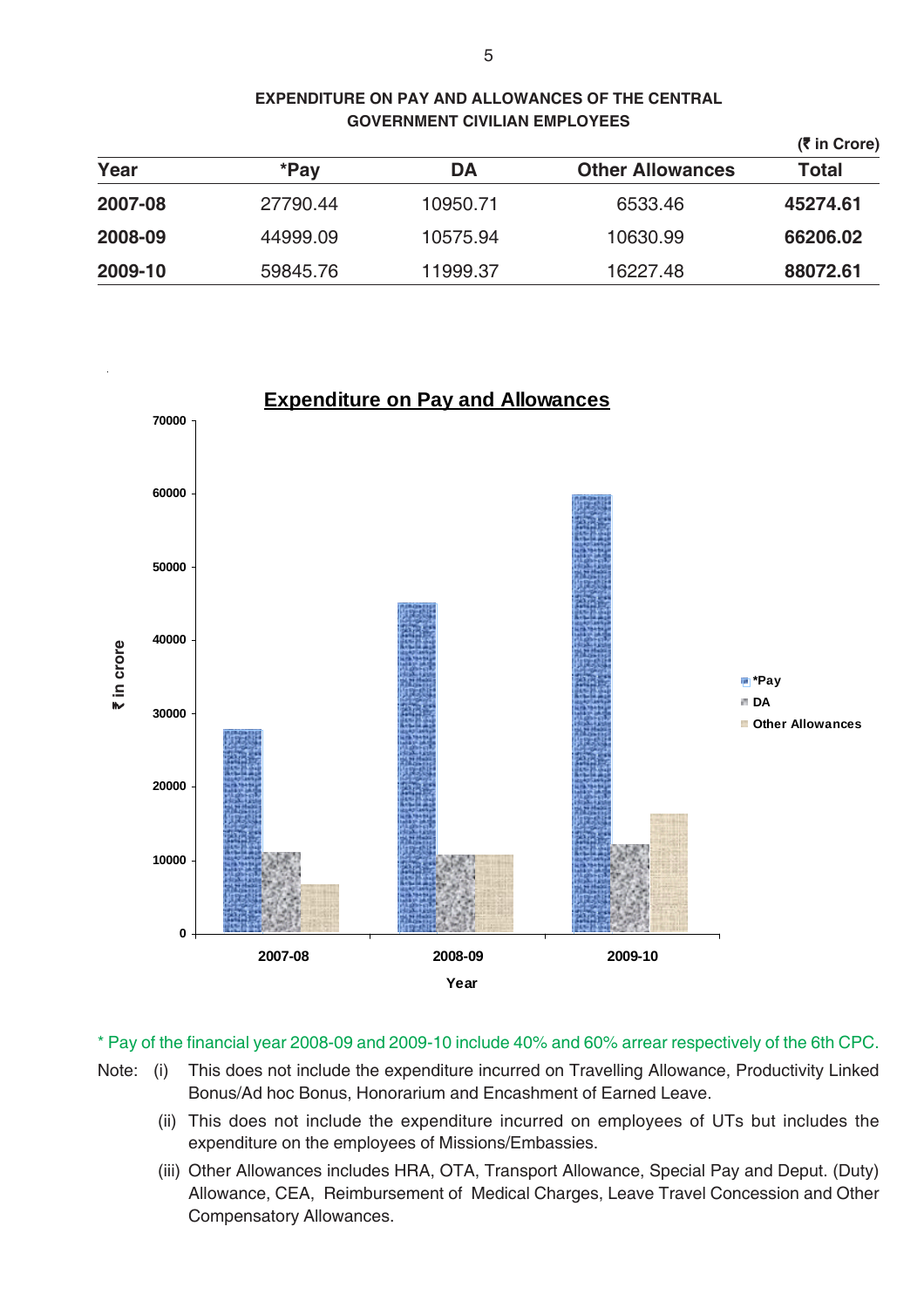### **EXPENDITURE ON PAY AND ALLOWANCES OF THE CENTRAL GOVERNMENT CIVILIAN EMPLOYEES INCLUDING EMPLOYEES OF UNION TERRITORIES**

|         |          |          |                         | $(5 \in \text{C} \text{})$ |
|---------|----------|----------|-------------------------|----------------------------|
| Year    | *Pay     | DA       | <b>Other Allowances</b> | <b>Total</b>               |
| 2007-08 | 28354.47 | 11156.16 | 6719.35                 | 46229.98                   |
| 2008-09 | 45741.16 | 10818.78 | 10903.73                | 67463.67                   |
| 2009-10 | 60918.41 | 12276.01 | 16665.84                | 89860.26                   |

### **Expenditure on Pay and Allowances including Union Territories**



- Note : (i) This does not include the expenditure incurred on Travelling Allowance, Productivity Linked Bonus/Ad hoc Bonus, Honorarium and Encashment of Earned Leave.
	- (ii) Other Allowances includes HRA, OTA, Transport Allowance, Special Pay and Deput. (Duty) Allowance, CEA, Reimbursement of Medical Charges, Leave Travel Concession and Other Compensatory Allowances.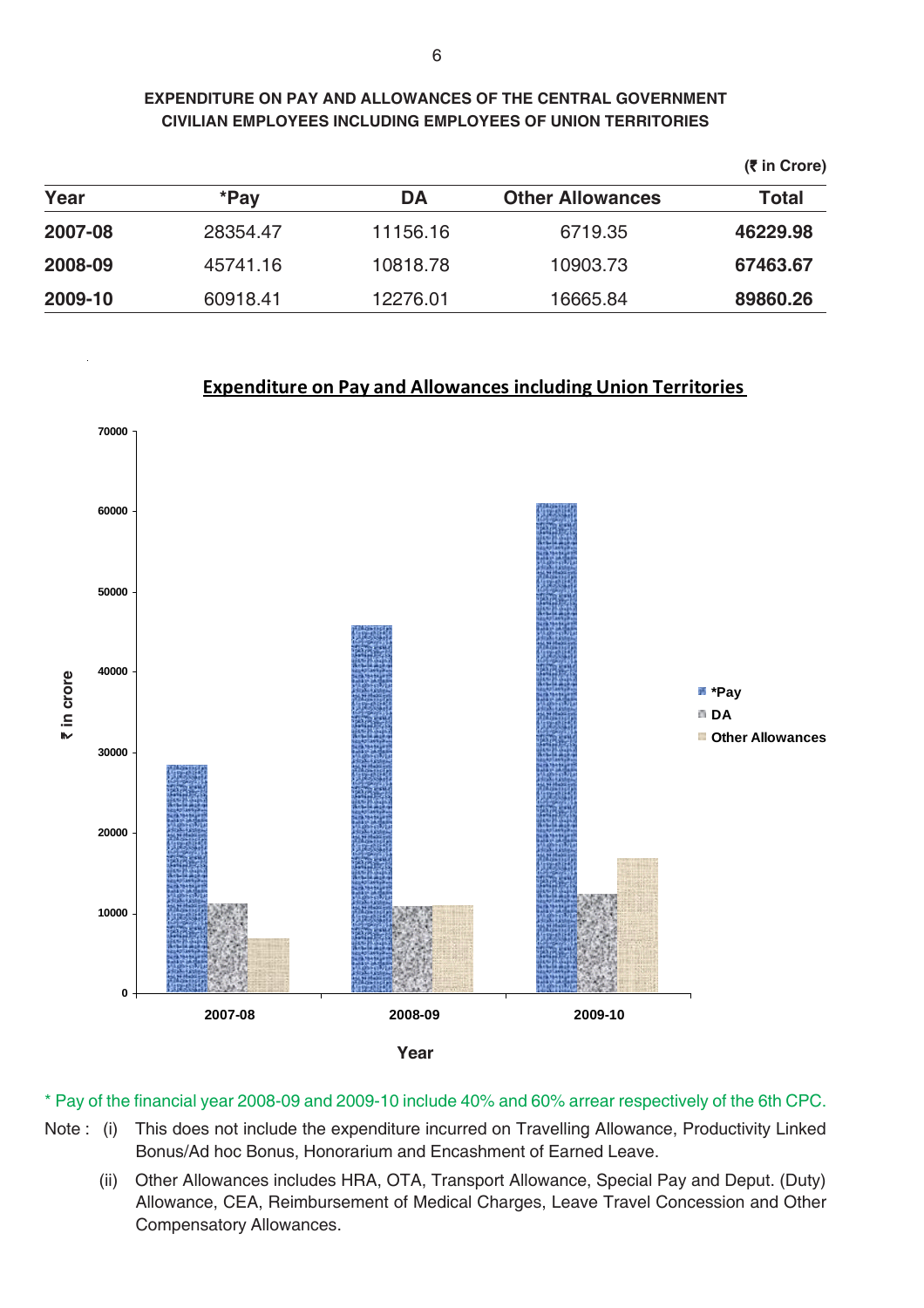|         |                  |                 |                              |              | $(5 \in \text{C} \text{})$ |
|---------|------------------|-----------------|------------------------------|--------------|----------------------------|
| Year    | <b>All India</b> | <b>Railways</b> | <b>Defence</b><br>(Civilian) | <b>Posts</b> | <b>Home Affairs</b>        |
| 2007-08 | 46229.98         | 18287.10        | 6553.20                      | 3988.25      | 7905.70                    |
| 2008-09 | 67463.67         | 26391.95        | 9381.45                      | 5296.62      | 12118.48                   |
| 2009-10 | 89860.26         | 34613.18        | 12355.83                     | 7044.49      | 16813.85                   |

### **EXPENDITURE ON PAY AND ALLOWANCES OF MAJOR MINISTRIES DURING THE LAST THREE YEARS**

### **Expenditure on Pay and Allowances of Major Ministries**



Note : Expenditure figure do not include Travelling Allowance, Productivity Linked Bonus/Ad hoc Bonus, Honorarium and Encashment of Earned Leave.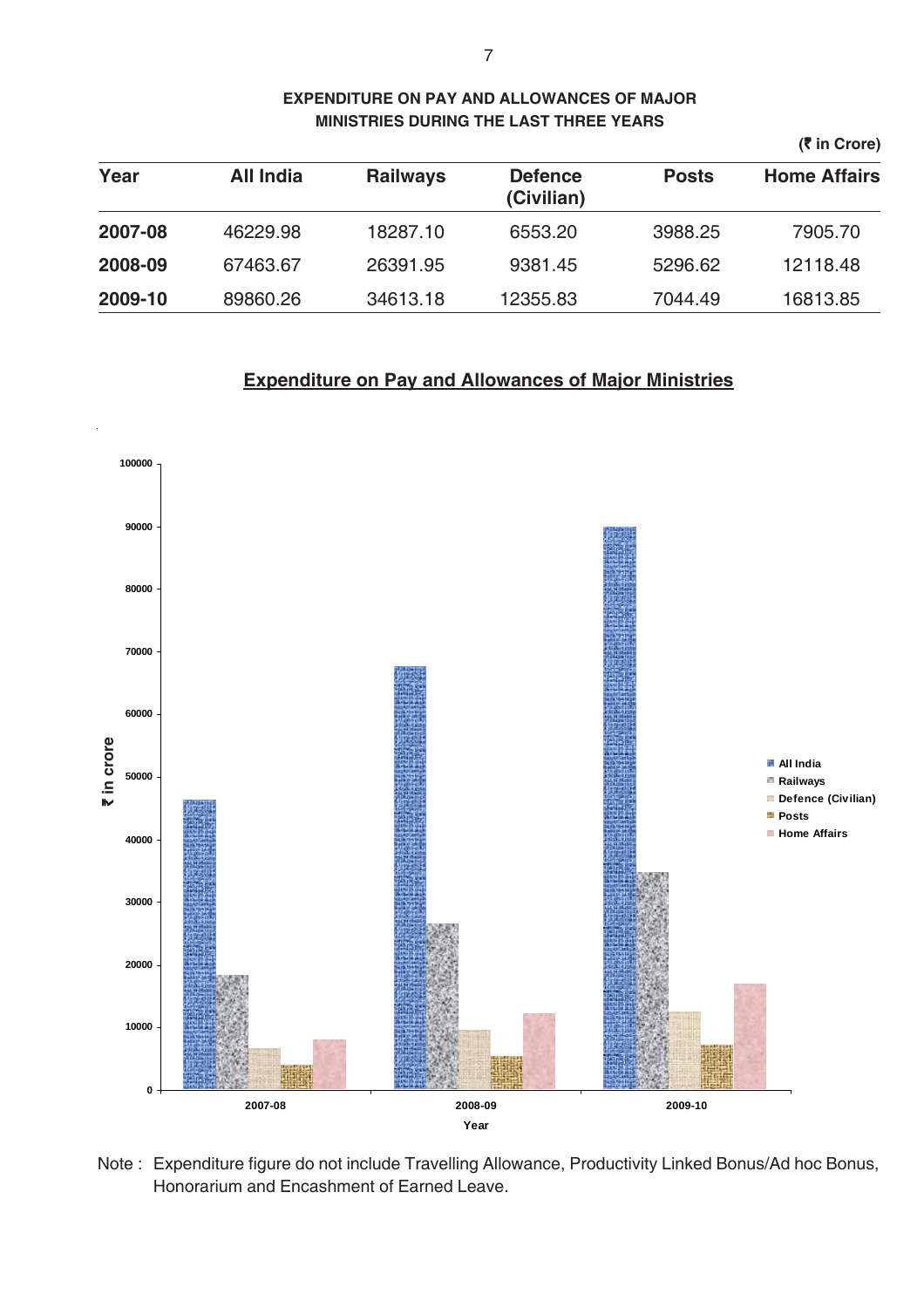### **COMPONENT-WISE BREAK UP OF EXPENDITURE ON PAY AND ALLOWANCES OF THE CENTRAL GOVERNMENT CIVILIAN EMPLOYEES DURING THE LAST THREE YEARS**

**(**` **in Crore)**

| S.No.          | <b>Pay/Allowances</b>                   | 2007-08  | 2008-09  | 2009-10  |
|----------------|-----------------------------------------|----------|----------|----------|
| $\mathbf{1}$   | $\overline{2}$                          | 3        | 4        | 5        |
| 1              | *Pay of Gazetted Officers               | 3272.75  | 5862.78  | 7694.29  |
| $\overline{2}$ | <i>*Pay of Non-Gazetted Staff</i>       | 24517.69 | 39136.31 | 52151.47 |
| 3              | <b>Dearness Allowance</b>               | 10950.71 | 10575.94 | 11999.37 |
|                | Sub-Total (i)                           | 38741.15 | 55575.03 | 71845.13 |
| 1              | <b>House Rent Allowance</b>             | 2732.86  | 4060.34  | 5183.43  |
| $\overline{2}$ | <b>Overtime Allowance</b>               | 746.83   | 869.72   | 881.24   |
| 3              | <b>Transport Allowance</b>              | 291.13   | 1770.32  | 3334.65  |
| 4              | Spl. Pay & Deput. (Duty) Allowance      | 38.33    | 47.93    | 86.97    |
| 5              | Composite Hill Compen. Allowance        | 14.45    | 23.30    | 45.04    |
| 6              | <b>Children Education Allowance</b>     | 108.94   | 147.56   | 562.51   |
| $\overline{7}$ | <b>Reimbursement of Medical Charges</b> | 434.78   | 492.70   | 518.89   |
| 8              | <b>Leave Travel Concession</b>          | 142.25   | 406.35   | 483.92   |
| 9              | <b>Other Compensatory Allowances</b>    | 2023.89  | 2812.77  | 5130.83  |
|                | Sub-Total (ii)                          | 6533.46  | 10630.99 | 16227.48 |
|                | Grand Total (i) + (ii)                  | 45274.61 | 66206.02 | 88072.61 |
|                | <b>Travelling Allowance</b>             | 1548.81  | 1976.40  | 2611.27  |

- Note : (i) This does not include the expenditure incurred on Productivity Linked Bonus/Ad hoc Bonus, Honorarium and Encashment of Earned Leave.
	- (ii) This does not include the expenditure incurred on employees of UTs but includes the expenditure on the employees of Missions/Embassies.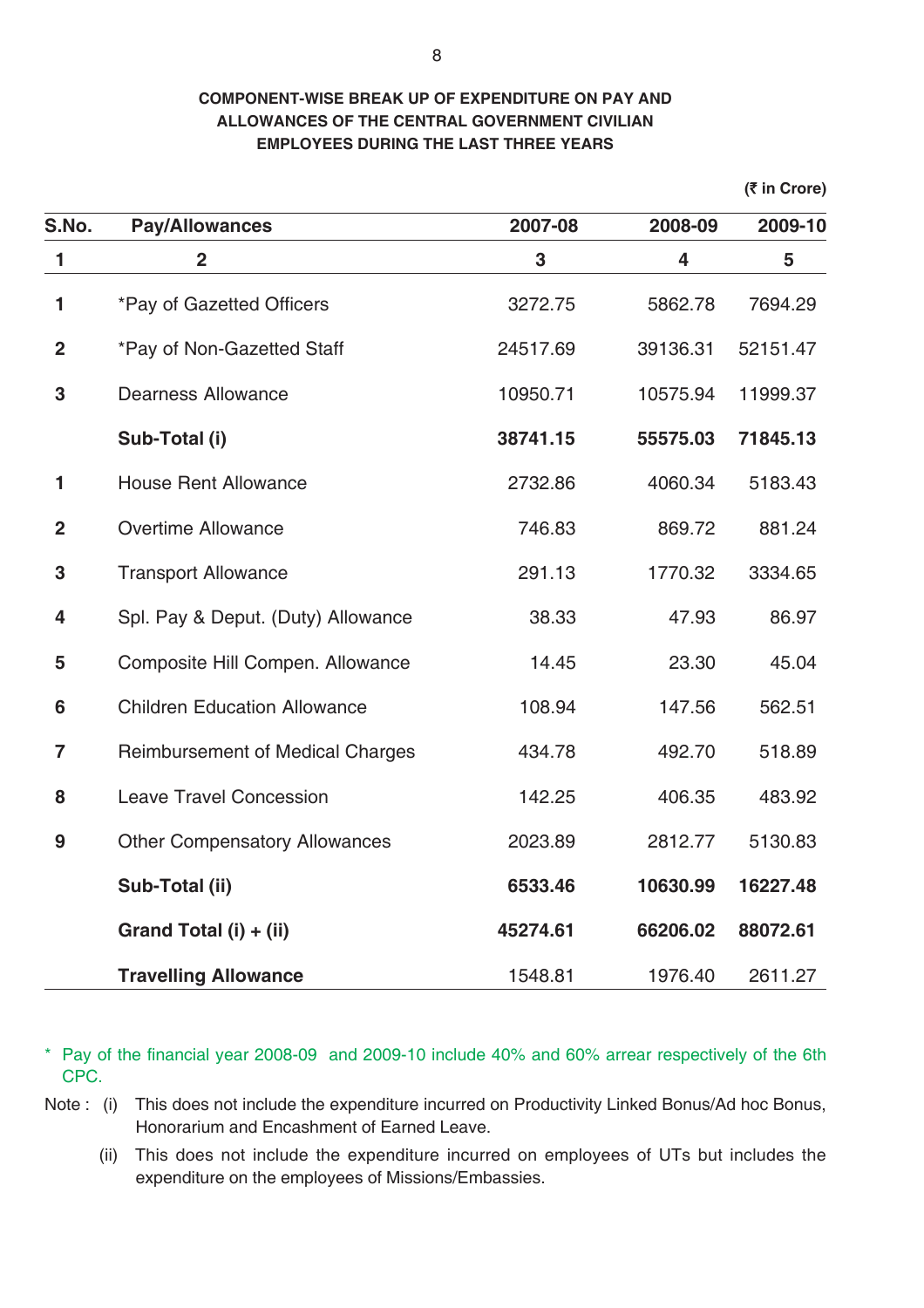



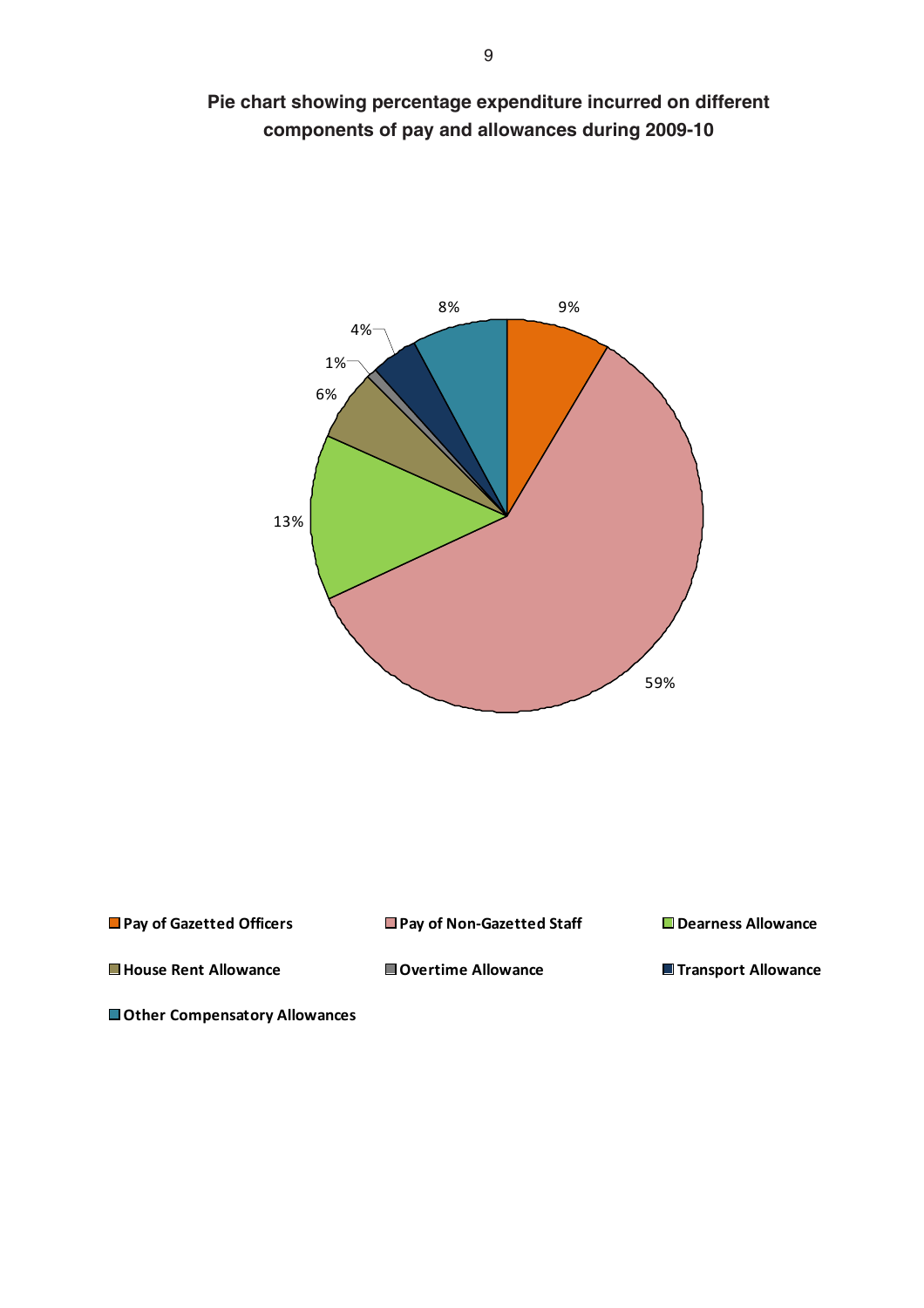### **COMPONENT-WISE BREAK UP OF EXPENDITURE ON PAY AND ALLOWANCES OF THE CENTRAL GOVERNMENT CIVILIAN EMPLOYEES INCLUDING EMPLOYEES OF UNION TERRITORIES DURING THE LAST THREE YEARS**

**(**` **in Crore)**

| S.No.          | <b>Pay/Allowances</b>                   | 2007-08  | 2008-09  | 2009-10  |
|----------------|-----------------------------------------|----------|----------|----------|
| $\mathbf{1}$   | $\overline{2}$                          | 3        | 4        | 5        |
| 1              | *Pay of Gazetted Officers               | 3349.14  | 5972.16  | 7846.46  |
| $\overline{2}$ | *Pay of Non-Gazetted Staff              | 25005.33 | 39769.00 | 53071.95 |
| 3              | <b>Dearness Allowance</b>               | 11156.16 | 10818.78 | 12276.01 |
|                | Sub-Total (i)                           | 39510.63 | 56559.94 | 73194.42 |
| 1              | <b>House Rent Allowance</b>             | 2776.19  | 4138.37  | 5286.72  |
| $\overline{2}$ | <b>Overtime Allowance</b>               | 763.94   | 882.37   | 893.92   |
| 3              | <b>Transport Allowance</b>              | 295.16   | 1801.14  | 3393.82  |
| 4              | Spl. Pay & Deput. (Duty) Allowance      | 40.06    | 49.27    | 88.60    |
| 5              | Composite Hill Compen. Allowance        | 14.45    | 23.30    | 45.04    |
| 6              | <b>Children Education Allowance</b>     | 110.31   | 154.28   | 571.88   |
| $\overline{7}$ | <b>Reimbursement of Medical Charges</b> | 450.71   | 508.12   | 537.13   |
| 8              | <b>Leave Travel Concession</b>          | 152.71   | 425.43   | 512.26   |
| 9              | <b>Other Compensatory Allowances</b>    | 2115.82  | 2921.45  | 5336.47  |
|                | Sub-Total (ii)                          | 6719.35  | 10903.73 | 16665.84 |
|                | Grand Total (i) + (ii)                  | 46229.98 | 67463.67 | 89860.26 |
|                | <b>Travelling Allowance</b>             | 1573.72  | 1997.74  | 2633.06  |

\* Pay of the financial year 2008-09 and 2009-10 include 40% and 60% arrear respectively of the 6th CPC.

Note : This does not include the expenditure incurred on Productivity Linked Bonus/Ad hoc Bonus, Honorarium and Encashment of Earned Leave.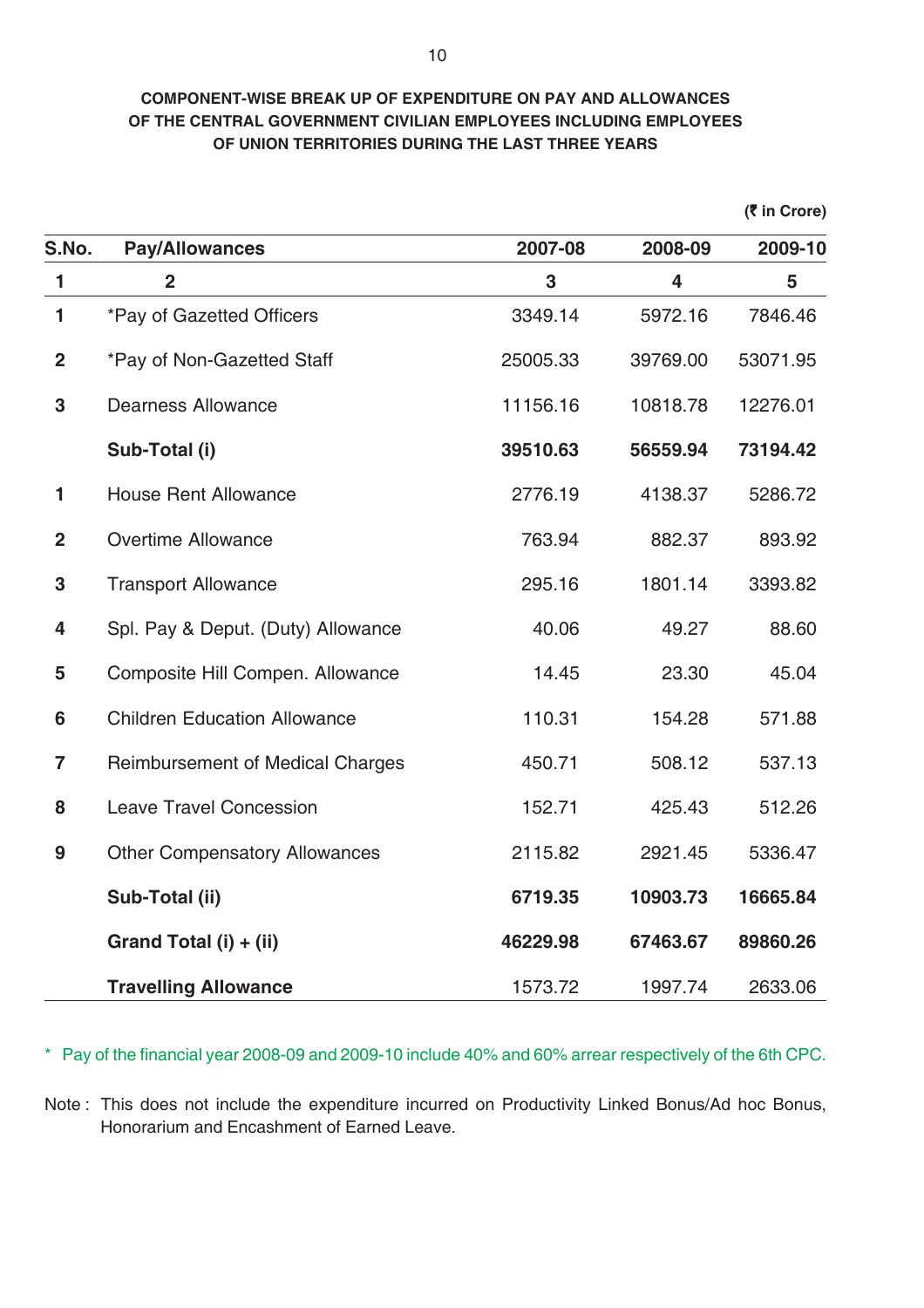

**Pie chart showing percentage expenditure incurred on different components of pay and allowances including employees of Union Territories during 2009-10**

8%

9%

**Other Compensatory Allowances**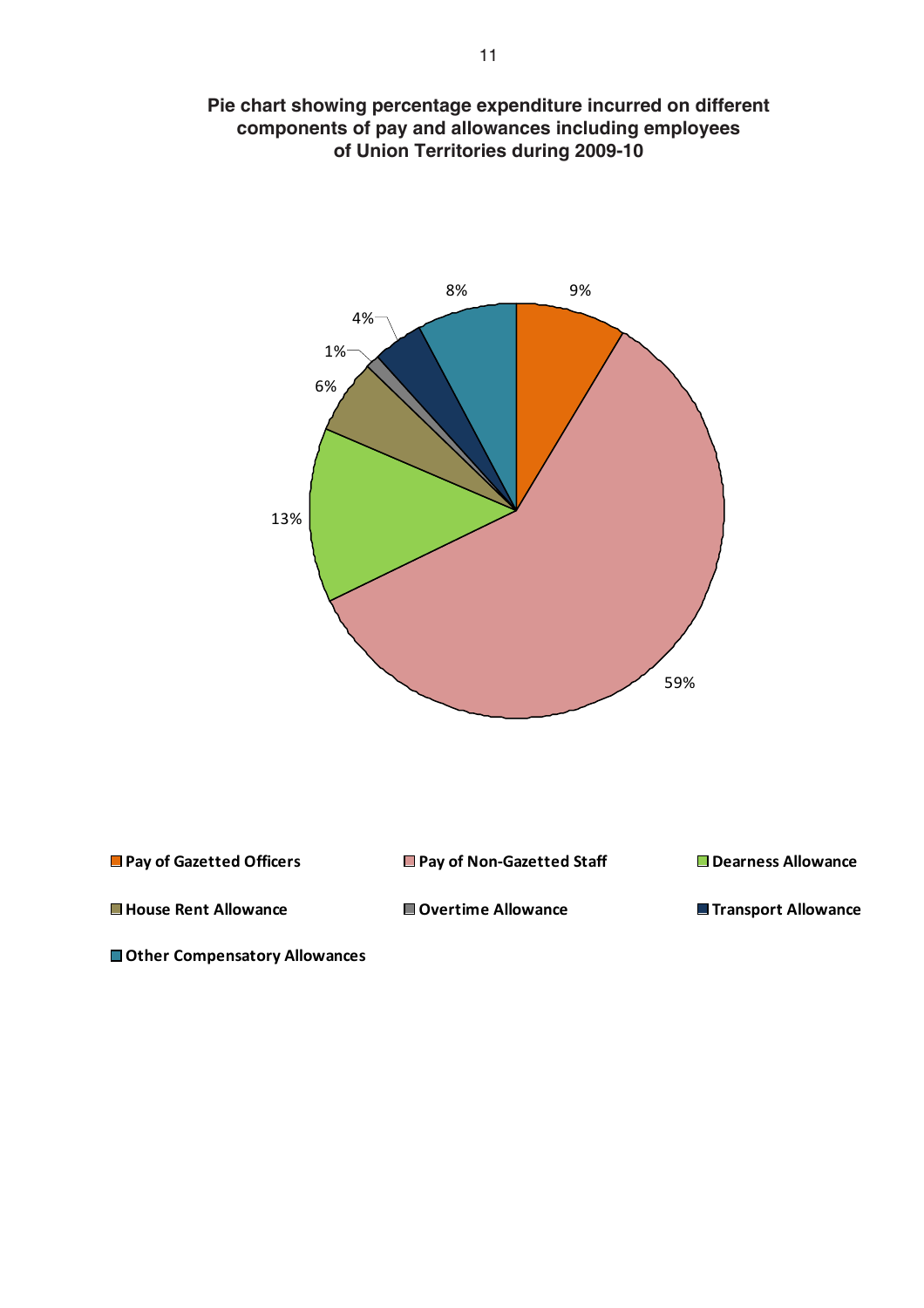### **COMPONENT-WISE BREAK UP OF EXPENDITURE ON PAY AND ALLOWANCES OF THE EMPLOYEES OF OTHER DEPARTMENTS EXCLUDING EMPLOYEES OF UTs, MINISTRIES/DEPARTMENTS OF RAILWAYS, DEFENCE, POSTS, HOME AFFAIRS AND MISSIONS**

|                         |                                      |         |          | (₹ in Crore) |
|-------------------------|--------------------------------------|---------|----------|--------------|
|                         | SI. No. Pay/Allowances               | 2007-08 | 2008-09  | 2009-10      |
| 1                       | $\overline{2}$                       | 3       | 4        | 5            |
| $\mathbf{1}$            | *Pay of Gazetted Officers            | 1906.13 | 3501.86  | 4582.41      |
| $\mathbf 2$             | *Pay of Non-Gazetted Staff           | 2996.05 | 4873.24  | 6498.84      |
| $\mathbf 3$             | <b>Dearness Allowance</b>            | 1899.78 | 1855.85  | 2190.83      |
|                         | Sub-Total (i)                        | 6801.96 | 10230.95 | 13272.08     |
| $\mathbf{1}$            | <b>House Rent Allowance</b>          | 661.11  | 1034.07  | 1314.60      |
| $\overline{2}$          | <b>Overtime Allowance</b>            | 48.41   | 50.52    | 54.18        |
| $\mathbf 3$             | <b>Transport Allowance</b>           | 86.77   | 342.08   | 689.46       |
| 4                       | Spl. Pay & Deput. (Duty) Allowance   | 13.05   | 20.03    | 32.01        |
| 5                       | Composite Hill Compen. Allowance     | 3.37    | 5.36     | 9.84         |
| $6\phantom{a}$          | <b>Children Education Allowance</b>  | 5.16    | 24.17    | 113.95       |
| $\overline{\mathbf{7}}$ | Reimbursement of Medical Charges     | 177.23  | 187.66   | 195.25       |
| 8                       | <b>Leave Travel Concession</b>       | 49.72   | 258.70   | 200.18       |
| 9                       | <b>Other Compensatory Allowances</b> | 205.88  | 268.40   | 629.37       |
|                         | Sub-Total (ii)                       | 1250.70 | 2190.99  | 3238.83      |
|                         | Grand Total (i) + (ii)               | 8052.66 | 12421.94 | 16510.91     |
|                         | <b>Travelling Allowance</b>          | 384.13  | 481.51   | 554.50       |

\* Pay of the financial year 2008-09 and 2009-10 include 40% and 60% arrear respectively of the 6th CPC.

Note : This does not include the expenditure incurred on Productivity Linked Bonus/Ad hoc Bonus, Honorarium and Encashment of Earned Leave.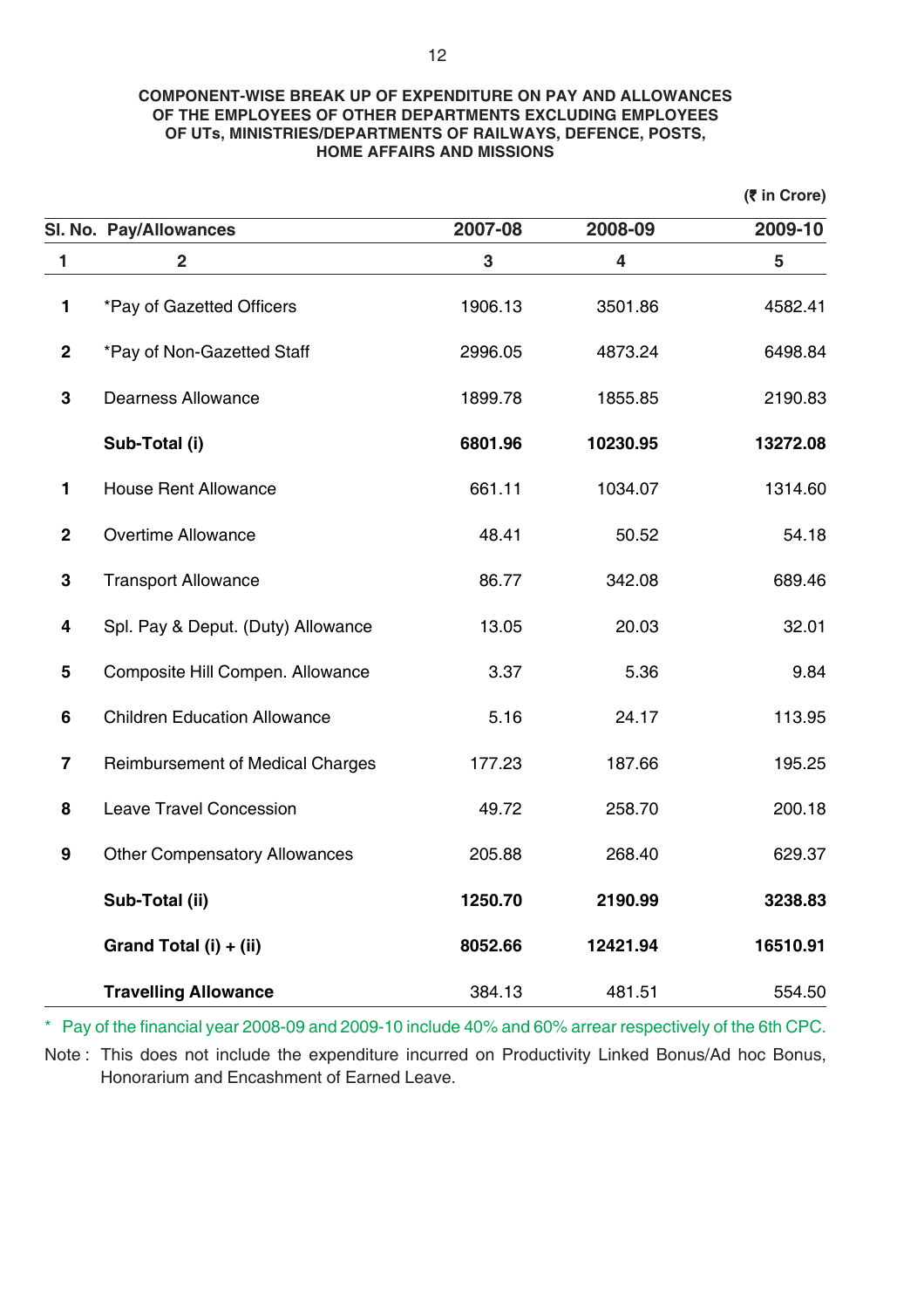**Pie chart showing percentage expenditure incurred on different components of pay and allowances excluding UTs, Railways, Defence, Posts, Home Affairs and Missions during 2009-10**



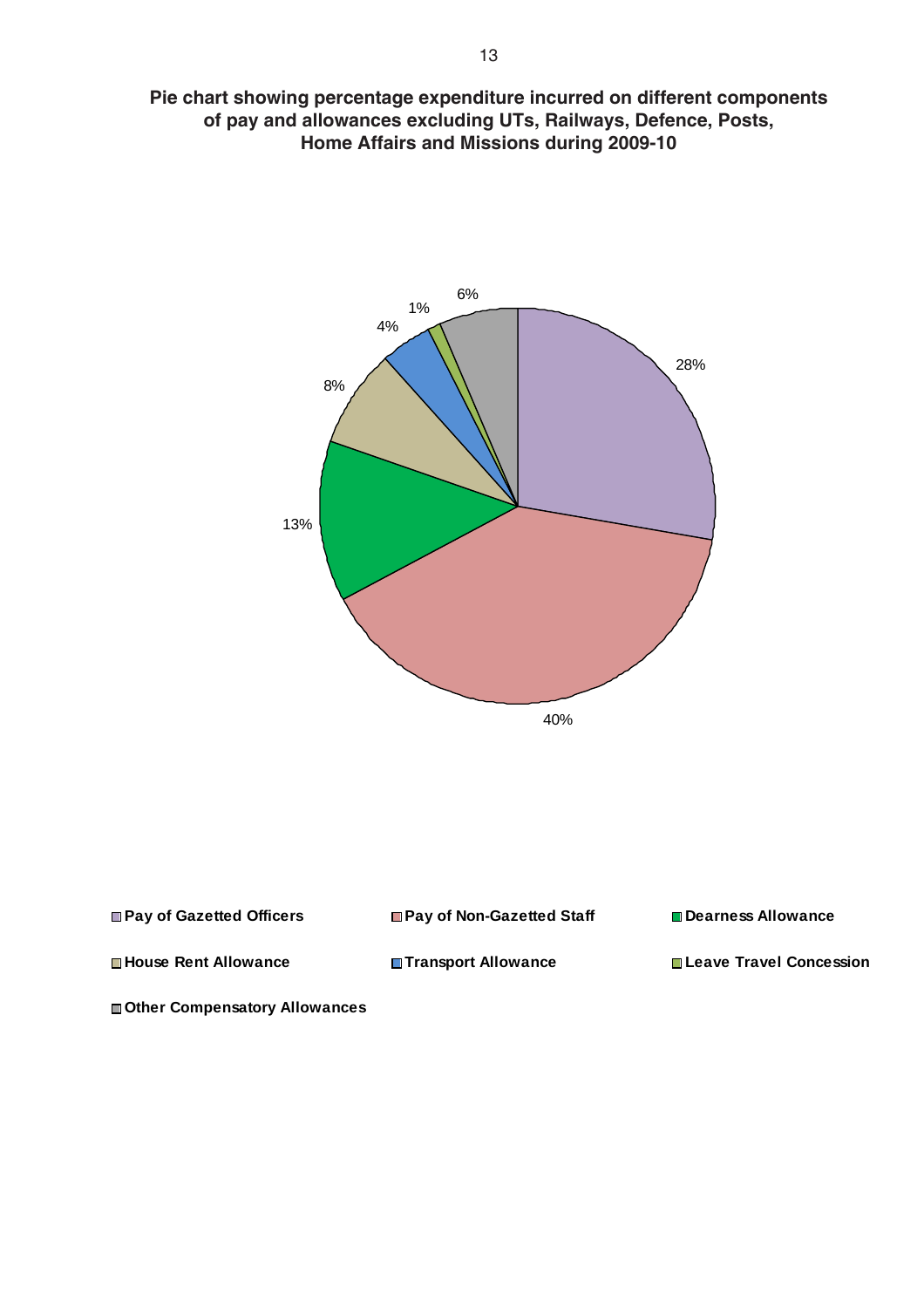|                | <b>SI. No. Pay/Allowances</b>                | 2007-2008 | 2008-2009               | 2009-10  |
|----------------|----------------------------------------------|-----------|-------------------------|----------|
|                | $\overline{2}$                               | 3         | $\overline{\mathbf{4}}$ | 5        |
|                | *Pay of Gazetted Officers                    | 427.15    | 749.87                  | 876.42   |
| $\overline{2}$ | *Pay of Non-Gazetted Staff                   | 10856.50  | 17273.70                | 23079.79 |
| 3              | Dearness Allowance                           | 4235.37   | 4116.32                 | 4660.73  |
|                | Sub-Total (i)                                | 15519.02  | 22139.89                | 28616.94 |
|                | <b>House Rent Allowance</b>                  | 1210.79   | 1728.06                 | 2024.94  |
| 2              | <b>Overtime Allowance</b>                    | 324.27    | 386.27                  | 406.10   |
| 3              | <b>Transport Allowance</b>                   | 109.42    | 729.39                  | 1314.84  |
| 4              | Special Pay and Deput. (Duty) Allowance      | 8.36      | 7.42                    | 19.53    |
| 5              | <b>Composite Hill Compensatory Allowance</b> | 0.44      | 0.80                    | 3.77     |
| 6              | <b>Children Education Allowance</b>          | 14.34     | 19.45                   | 157.84   |
| 7              | Reimbursement of Medical Charges             | 21.39     | 36.35                   | 21.98    |
| 8              | Leave Travel Concession #                    | 0.01      | 0.13                    | 45.62    |
| 9              | <b>Other Compensatory Allowances</b>         | 1079.06   | 1344.19                 | 2001.62  |
|                | Sub - Total (ii)                             | 2768.08   | 4252.06                 | 5996.24  |
|                | Grand Total $(i) + (ii)$                     | 18287.10  | 26391.95                | 34613.18 |
|                | <b>Travelling Allowance</b>                  | 397.00    | 605.76                  | 1022.70  |

**EXPENDITURE ON PAY AND ALLOWANCES OF THE EMPLOYEES OF M/O RAILWAYS**

**(**` **in Crore)**

# *The Employees of Railways get free passes.*

*\* Pay of the financial year 2008-09 and 2009-10 include 40% and 60% arrear respectively of the 6th CPC.*

### **EXPENDITURE ON PAY AND ALLOWANCES OF THE CIVILIAN EMPLOYEES OF M/O DEFENCE**

|                |                                              |           |           | (₹ in Crore) |
|----------------|----------------------------------------------|-----------|-----------|--------------|
|                | <b>SI. No. Pay/Allowances</b>                | 2007-2008 | 2008-2009 | 2009-10      |
|                | $\overline{\mathbf{2}}$                      | 3         | 4         | 5            |
|                | *Pay of Gazetted Officers                    | 620.84    | 1007.80   | 1504.91      |
| $\overline{2}$ | *Pay of Non-Gazetted Staff                   | 3340.72   | 5245.84   | 6788.28      |
| 3              | Dearness Allowance                           | 1462.13   | 1420.79   | 1646.11      |
|                | Sub-Total (i)                                | 5423.69   | 7674.43   | 9939.30      |
| 1.             | <b>House Rent Allowance</b>                  | 437.33    | 673.21    | 918.76       |
| 2              | <b>Overtime Allowance</b>                    | 333.50    | 392.88    | 383.43       |
| 3              | <b>Transport Allowance</b>                   | 60.81     | 277.15    | 562.89       |
| 4              | Special Pay and Deput. (Duty) Allowance      | 5.50      | 9.07      | 16.73        |
| 5              | <b>Composite Hill Compensatory Allowance</b> | 4.39      | 6.88      | 14.39        |
| 6              | <b>Children Education Allowance</b>          | 2.76      | 4.00      | 66.10        |
| 7              | Reimbursement of Medical Charges             | 108.41    | 128.59    | 152.18       |
| 8              | <b>Leave Travel Concession</b>               | 16.76     | 38.39     | 109.91       |
| 9              | <b>Other Compensatory Allowances</b>         | 160.05    | 176.85    | 192.14       |
|                | Sub - Total (ii)                             | 1129.51   | 1707.02   | 2416.53      |
|                | Grand Total (i) + (ii)                       | 6553.20   | 9381.45   | 12355.83     |
|                | <b>Travelling Allowance</b>                  | 178.38    | 188.02    | 218.61       |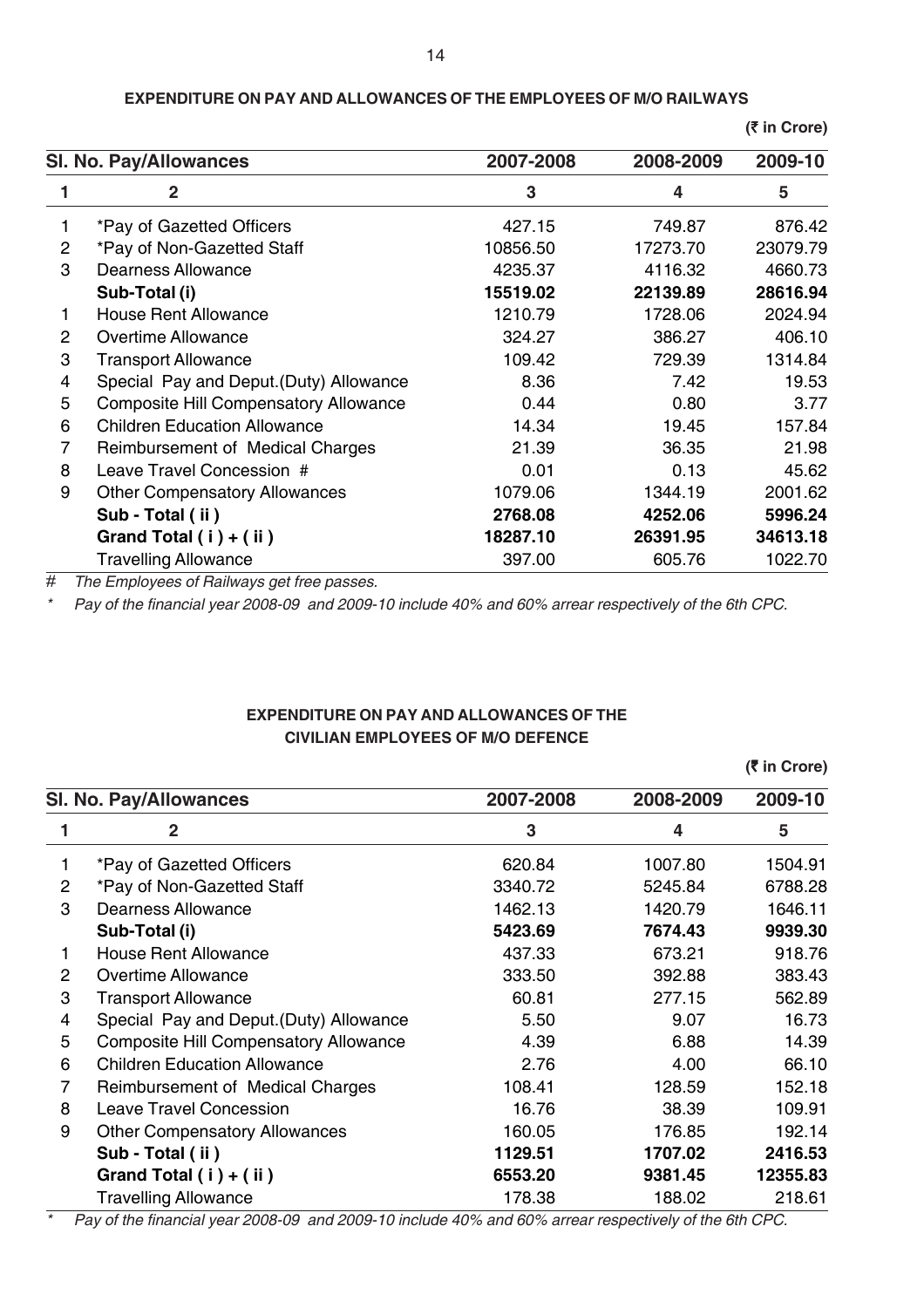### **EXPENDITURE ON PAY AND ALLOWANCES OF THE EMPLOYEES OF DEPARTMENT OF POSTS\*\***

**(**` **in Crore)**

|              | <b>SI. No. Pay/Allowances</b>                | 2007-2008 | 2008-2009 | 2009-10 |
|--------------|----------------------------------------------|-----------|-----------|---------|
|              | 2                                            | 3         | 4         | 5       |
|              | *Pay of Gazetted Officers                    | 66.55     | 106.91    | 139.97  |
| 2            | *Pay of Non-Gazetted Staff                   | 2336.72   | 3639.39   | 4901.88 |
| 3            | Dearness Allowance                           | 1166.38   | 870.23    | 962.99  |
|              | Sub-Total (i)                                | 3569.65   | 4616.53   | 6004.84 |
| 1            | <b>House Rent Allowance</b>                  | 245.62    | 368.42    | 496.25  |
| $\mathbf{2}$ | Overtime Allowance                           | 39.31     | 39.12     | 36.55   |
| 3            | <b>Transport Allowance</b>                   | 23.92     | 134.72    | 265.22  |
| 4            | Special Pay and Deput. (Duty) Allowance      | 1.56      | 1.94      | 2.19    |
| 5            | <b>Composite Hill Compensatory Allowance</b> | 1.46      | 2.09      | 2.41    |
| 6            | <b>Children Education Allowance</b>          | 1.47      | 5.47      | 33.13   |
| 7            | <b>Reimbursement of Medical Charges</b>      | 37.34     | 36.54     | 41.59   |
| 8            | <b>Leave Travel Concession</b>               | 7.73      | 32.07     | 31.39   |
| 9            | <b>Other Compensatory Allowances</b>         | 60.19     | 59.72     | 130.92  |
|              | Sub - Total (ii)                             | 418.60    | 680.09    | 1039.65 |
|              | Grand Total $(i) + (ii)$                     | 3988.25   | 5296.62   | 7044.49 |
|              | <b>Travelling Allowance</b>                  | 35.28     | 45.21     | 45.76   |

*\*\* This includes Grameen Dak Sewak also.*

*\* Pay of the financial year 2008-09 and 2009-10 include 40% and 60% arrear respectively of the 6th CPC.*

### **EXPENDITURE ON PAY AND ALLOWANCES OF THE EMPLOYEES OF MINISTRY OF HOME AFFAIRS**

|                |                                              |           |           | (₹ in Crore) |
|----------------|----------------------------------------------|-----------|-----------|--------------|
|                | <b>SI. No. Pay/Allowances</b>                | 2007-2008 | 2008-2009 | 2009-10      |
|                | $\mathbf{2}$                                 | 3         | 4         | 5            |
|                | *Pay of Gazetted Officers                    | 230.92    | 461.53    | 536.55       |
| 2              | *Pay of Non-Gazetted Staff                   | 4877.07   | 7948.82   | 10714.17     |
| 3              | Dearness Allowance                           | 1984.56   | 2075.57   | 2228.64      |
|                | Sub-Total (i)                                | 7092.55   | 10485.92  | 13479.36     |
|                | <b>House Rent Allowance</b>                  | 178.01    | 256.58    | 428.88       |
| 2              | <b>Overtime Allowance</b>                    | 1.34      | 1.20      | 0.98         |
| 3              | <b>Transport Allowance</b>                   | 10.21     | 286.98    | 502.24       |
| $\overline{4}$ | Special Pay and Deput. (Duty) Allowance      | 9.86      | 9.47      | 16.52        |
| 5              | <b>Composite Hill Compensatory Allowance</b> | 4.79      | 8.17      | 14.63        |
| 6              | <b>Children Education Allowance</b>          | 24.98     | 28.04     | 116.62       |
| 7              | Reimbursement of Medical Charges             | 56.11     | 66.57     | 57.19        |
| 8              | <b>Leave Travel Concession</b>               | 36.74     | 45.59     | 63.98        |
| 9              | <b>Other Compensatory Allowances</b>         | 491.11    | 929.96    | 2133.45      |
|                | Sub - Total (ii)                             | 813.15    | 1632.56   | 3334.49      |
|                | Grand Total (i) + (ii)                       | 7905.70   | 12118.48  | 16813.85     |
|                | <b>Travelling Allowance</b>                  | 450.55    | 524.31    | 647.88       |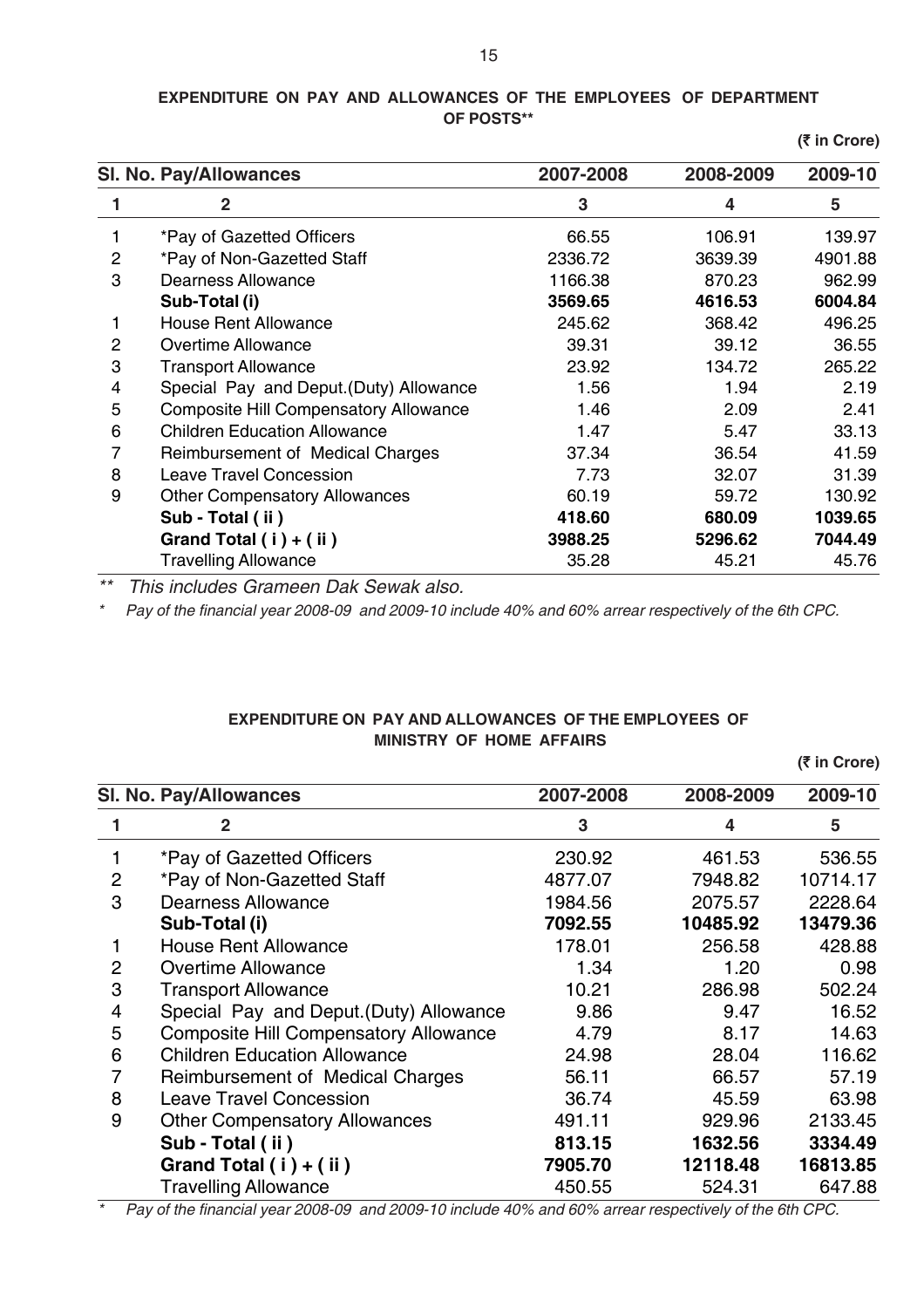### **EXPENDITURE ON PAY AND ALLOWANCES OF THE EMPLOYEES OF UNION TERRITORY ADMINISTRATIONS**

**(**` **in Crore)**

|                | SI. No. Pay/Allowances                  | 2007-2008 | 2008-2009 | 2009-10 |
|----------------|-----------------------------------------|-----------|-----------|---------|
|                | 2                                       | 3         | 4         | 5       |
|                | *Pay of Gazetted Officers               | 76.38     | 109.38    | 152.17  |
| $\overline{2}$ | *Pay of Non-Gazetted Staff              | 487.64    | 632.69    | 920.48  |
| 3              | <b>Dearness Allowance</b>               | 205.45    | 242.84    | 276.64  |
|                | Sub-Total (i)                           | 769.47    | 984.91    | 1349.29 |
|                | <b>House Rent Allowance</b>             | 43.33     | 78.03     | 103.29  |
| 2              | <b>Overtime Allowance</b>               | 17.11     | 12.65     | 12.68   |
| 3              | <b>Transport Allowance</b>              | 4.03      | 30.82     | 59.17   |
| 4              | Special Pay and Deput. (Duty) Allow.    | 1.73      | 1.34      | 1.63    |
| 5              | <b>Children Education Allowance</b>     | 1.38      | 6.72      | 9.37    |
| 6              | <b>Reimbursement of Medical Charges</b> | 15.93     | 15.42     | 18.24   |
|                | <b>Leave Travel Concession</b>          | 10.46     | 19.08     | 28.34   |
| 8              | <b>Other Compensatory Allowances</b>    | 91.93     | 108.68    | 205.64  |
|                | Sub-Total (ii)                          | 185.90    | 272.74    | 438.36  |
|                | Grand Total (i) + (ii)                  | 955.37    | 1257.65   | 1787.65 |
|                | <b>Travelling Allowance</b>             | 24.91     | 21.34     | 21.79   |

*\* Pay of the financial year 2008-09 and 2009-10 include 40% and 60% arrear respectively of the 6th CPC.*

### **EXPENDITURE ON PAY AND ALLOWANCES OF REGULAR EMPLOYEES AND LOCAL RECRUITS IN INDIAN MISSIONS ABROAD**

|                |                                         |           |           | (₹ in Crore) |
|----------------|-----------------------------------------|-----------|-----------|--------------|
|                | <b>SI. No. Pay/Allowances</b>           | 2007-2008 | 2008-2009 | 2009-10      |
| 1              | $\overline{2}$                          | 3         | 4         | 5            |
|                | <b>INDIA BASED</b>                      |           |           |              |
| 1              | *Pay of Officers                        | 21.16     | 34.81     | 54.03        |
| $\overline{2}$ | *Pay of Establishment                   | 23.09     | 38.72     | 58.53        |
|                | Sub-total (i)                           | 44.25     | 73.53     | 112.56       |
| 1              | Foreign Allowance                       | 202.49    | 237.18    | 310.07       |
| $\overline{2}$ | <b>Children Education Allowance</b>     | 60.23     | 66.43     | 74.87        |
| 3              | <b>Home Leave Fares</b>                 | 31.29     | 31.47     | 32.84        |
| $\overline{4}$ | <b>Reimbursement of Medical Charges</b> | 34.30     | 36.99     | 50.70        |
| 5              | <b>Other Compensatory Allowances</b>    | 8.87      | 12.13     | 14.76        |
| 6              | <b>Representational Grant</b>           | 12.25     | 14.40     | 17.74        |
|                | Sub-Total (ii)                          | 349.43    | 398.60    | 500.98       |
|                | <b>LOCAL RECRUITS</b>                   |           |           |              |
| 1              | Pay                                     | 87.54     | 116.60    | 109.98       |
| $\overline{2}$ | Allowances                              | 6.48      | 7.12      | 10.83        |
|                | Sub-Total (iii)                         | 94.02     | 123.72    | 120.81       |
|                | Grand Total (i)+(ii)+(iii)              | 487.70    | 595.85    | 734.35       |
|                | <b>Travelling Allowance</b>             | 103.51    | 131.59    | 121.82       |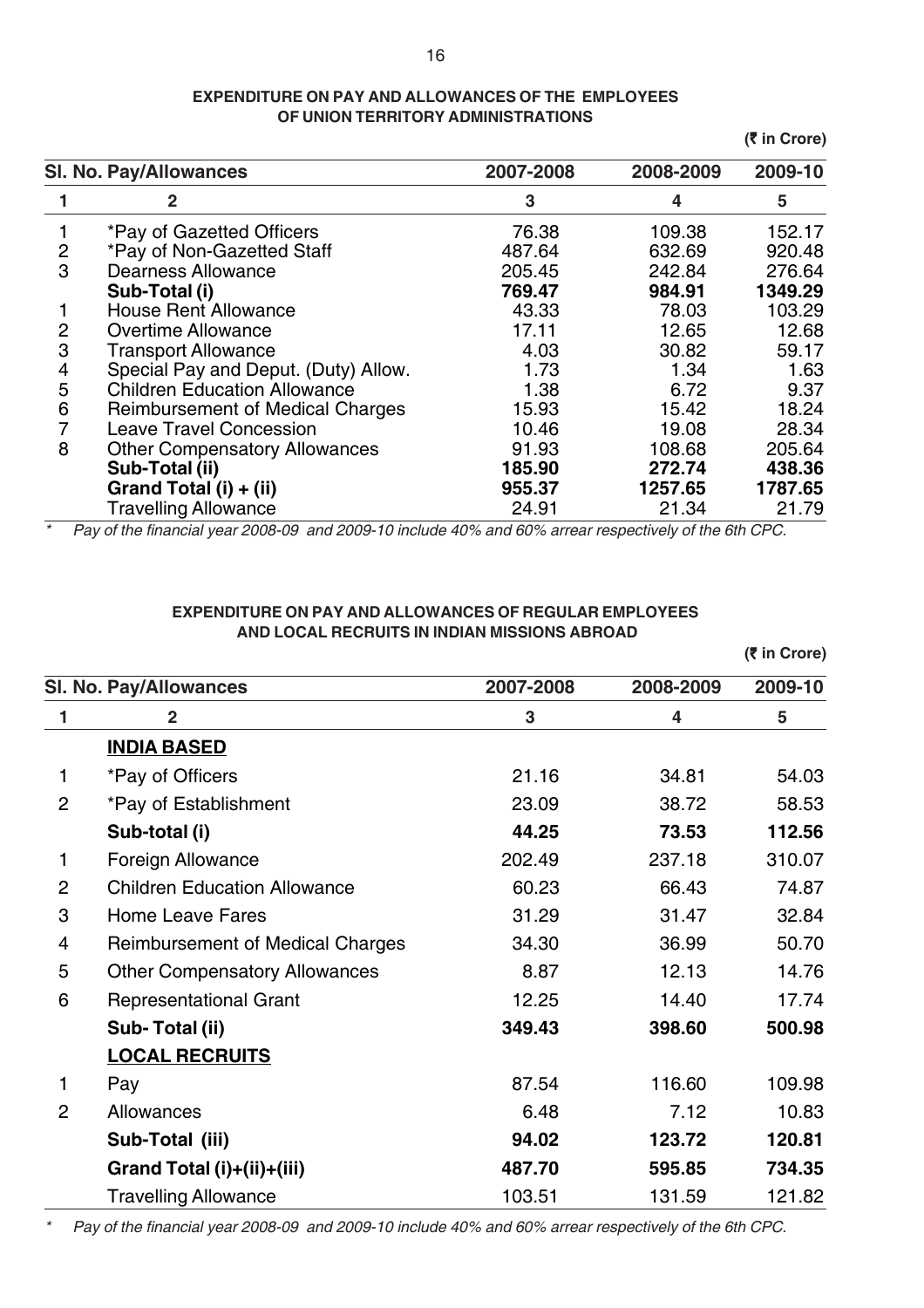### **EXPENDITURE ON HOUSE RENT ALLOWANCE OF CENTRAL GOVERNMENT CIVILIAN EMPLOYEES INCLUDING EMPLOYEES OF UNION TERRITORIES BY CLASS OF CITIES**

### **(**` **in Crore)**

 **Expenditure on House Rent Allowance**

| <b>Class of City</b> | 2009-10  |
|----------------------|----------|
| X                    | 2548.22  |
|                      | (48.20)  |
| Y                    | 1634.24  |
|                      | (30.91)  |
| Z                    | 1104.26  |
|                      | (20.89)  |
| <b>Total</b>         | 5286.72  |
|                      | (100.00) |

*N.B.: Figures in parentheses are the percentages to the total expenditure on House Rent Allowance.*

| <b>Classification of Cities/Towns</b> | Rates of HRA as a percentage of<br>(Basic pay+NPA where applicable) |
|---------------------------------------|---------------------------------------------------------------------|
| X                                     | 30%                                                                 |
| Υ                                     | 20%                                                                 |
|                                       | 10%                                                                 |

### **RATES OF HOUSE RENT ALLOWANCE (w.e.f. 1.9.2008)**

### **RATES OF TRANSPORT ALLOWANCE (w.e.f. 1.9.2008)**

| Employees drawing grade of pay                     | Rates of Transport Allowance per month in $(5)$  |                     |
|----------------------------------------------------|--------------------------------------------------|---------------------|
|                                                    | *13 cities previously<br>classified as 'A-1'/'A' | <b>Other Places</b> |
| 1. $\overline{5}$ 400 & above                      | ₹3200+DA                                         | ₹ 1600+DA           |
| 2. ₹4200, ₹4600 and ₹4800                          | ₹1600+DA                                         | ₹800+DA             |
| 3. Below ₹4200 but drawing pay in the              |                                                  |                     |
| pay band equal to ₹7440 & above                    | ₹1600+DA                                         | ₹800+DA             |
| 4. Below ₹4200 and pay in the pay band below ₹7440 | ₹600+DA                                          | ₹400+DA             |

*\* Ahmedabad (UA), Bangalore (UA), Chennai (UA), Delhi (UA), Greater Mumbai (UA), Hyderabad (UA), Jaipur (UA), Kanpur (UA), Kolkata (UA), Lucknow (UA), Nagpur (UA), Pune (UA) & Surat (UA)*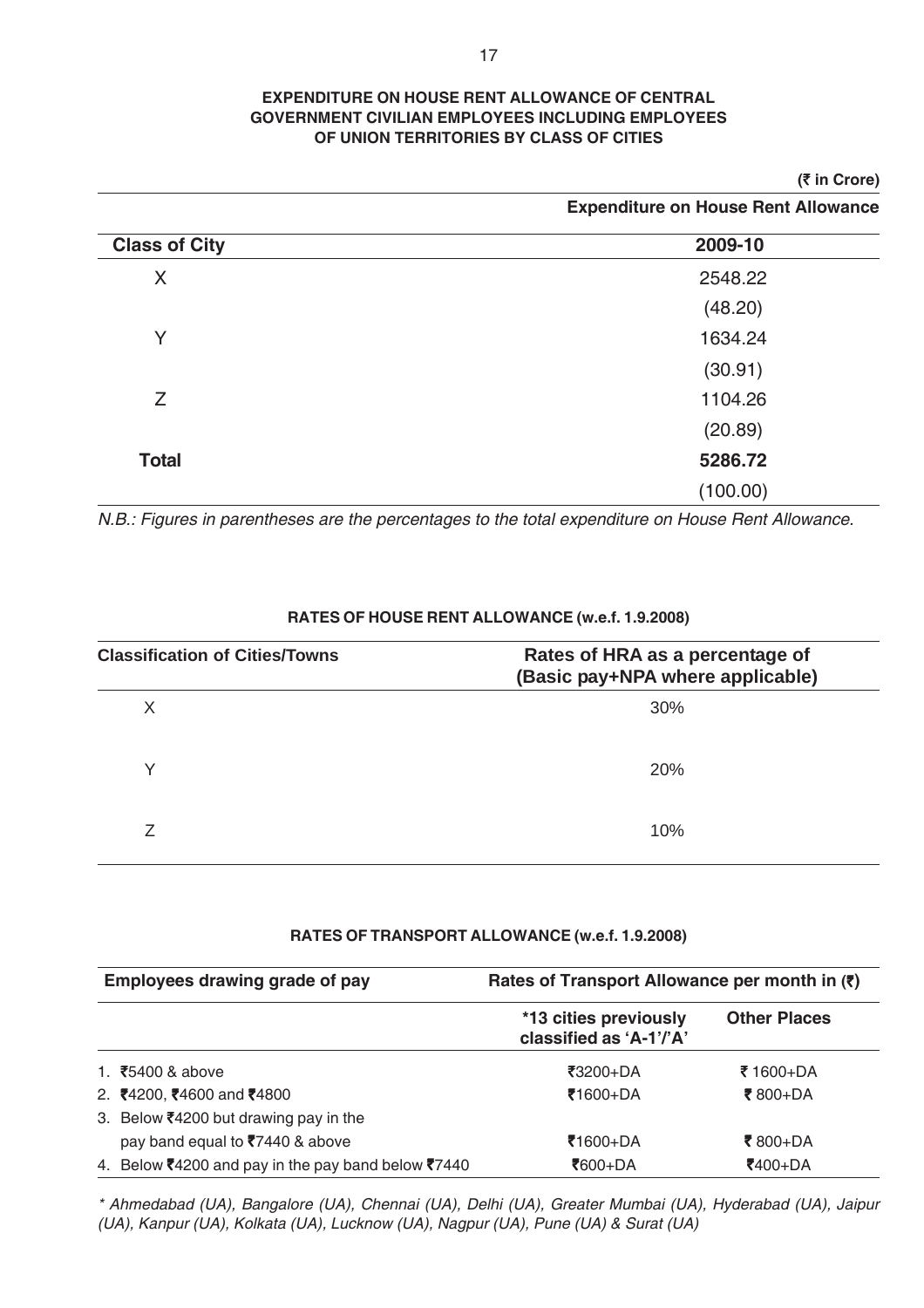# EXPENDITURE INCURRED ON PAY AND ALLOWANCES BY THE CENTRAL MINISTRIES/DEPARTMENTS **EXPENDITURE INCURRED ON PAY AND ALLOWANCES BY THE CENTRAL MINISTRIES/DEPARTMENTS**

ON CIVILIAN EMPLOYEES DURING 2009-2010 **ON CIVILIAN EMPLOYEES DURING 2009-2010**

(₹ in Crore)  **(**` **in Crore)**

| ຜ່             | <b>Ministry/Department</b>        | *Pay    | Å         | HRA    | OTA    | ΓPΤ    | <b>Others</b> | <b>Total</b> | Travel   | <b>Bonus</b> | Honora-   | Encashment |  |
|----------------|-----------------------------------|---------|-----------|--------|--------|--------|---------------|--------------|----------|--------------|-----------|------------|--|
| <u>ş</u>       |                                   |         |           |        |        |        |               |              | Allow.   |              | rium      | of E.L     |  |
| ÷              | $\overline{\mathbf{a}}$           | ຕ່      | $\vec{r}$ | ທ່     | ဖ      | r.     | ထ             | တ            | <u>0</u> | H            | <u>يہ</u> | <u>ლ</u>   |  |
|                | Agricultural Research & Education | 1.95    | 0.35      | 0.20   | 0.01   | 0.09   | 0.10          | 2.70         | 0.14     | 0.01         | 0.00      | 0.85       |  |
| $\sim$         | Agriculture and Cooperation       | 126.83  | 24.10     | 5.24   | 0.24   | 7.05   | 5.65          | 179.11       | 7.03     | 1.49         | 0.58      | 1.80       |  |
| ო              | Animal Husbandry and Dairying     | 76.10   | 15.43     | 8.17   | 1.05   | 4.54   | 5.34          | 110.63       | 3.79     | 1.09         | 0.06      | 2.48       |  |
| 4              | Atomic Energy                     | 1062.50 | 212.50    | 87.08  | 29.71  | 57.05  | 364.34        | 1813.18      | 30.59    | 6.69         | 0.83      | 30.09      |  |
| 5              | <b>AYUSH</b>                      | 6.45    | 1.35      | 0.95   | 0.01   | 0.23   | 0.42          | 9.41         | 0.71     | 0.08         | 0.00      | 0.15       |  |
| ဖ              | Bio-Technology                    | 5.55    | 1.17      | 0.84   | 0.03   | 0.48   | 0.05          | 8.12         | 1.32     | 0.05         | 0.08      | 0.25       |  |
| $\sim$         | Cabinet Secretariat               | 6.16    | 1.51      | 0.67   | 0.10   | 0.67   | 0.82          | 9.93         | 0.57     | 0.06         | 0.06      | 0.30       |  |
| $\infty$       | Chemicals and Petrochemicals      | 9.12    | 1.79      | 1.14   | 0.12   | 0.61   | 0.82          | 13.60        | 1.04     | 0.05         | 0.12      | 0.10       |  |
| တ              | Civil Aviation                    | 31.15   | 6.23      | 4.67   | 0.18   | 2.77   | 1.69          | 46.69        | 4.04     | 0.28         | 0.17      | 0.39       |  |
| $\overline{C}$ | Coal                              | 9.63    | 1.86      | 1.45   | 0.04   | 0.79   | 0.50          | 14.27        | 0.56     | 0.12         | 0.05      | 0.27       |  |
| Ξ              | Commerce                          | 175.61  | 34.98     | 31.70  | 0.31   | 14.68  | 13.99         | 271.27       | 19.70    | 2.42         | 0.13      | 3.49       |  |
| 얻              | Consumer Affairs                  | 29.36   | 6.26      | 4.66   | 0.06   | 2.34   | 2.10          | 44.78        | 2.11     | 0.25         | 0.02      | 0.25       |  |
| $\frac{1}{2}$  | Corporate Affairs                 | 41.59   | 8.32      | 5.30   | 0.07   | 3.96   | 2.36          | 61.60        | 1.64     | 0.34         | 0.05      | 1.19       |  |
| $\overline{4}$ | Culture                           | 163.82  | 31.63     | 21.38  | 0.62   | 6.13   | 17.02         | 240.60       | 7.83     | 1.13         | 0.31      | 4.48       |  |
| $\frac{15}{1}$ | Defence (Civilian)                | 8293.19 | 1646.11   | 918.76 | 383.43 | 562.89 | 551.45        | 12355.83     | 218.61   | 118.97       | 11.49     | 131.00     |  |
| $\frac{6}{1}$  | Development of NE Region          | 7.85    | 1.40      | 0.98   | 0.07   | 0.41   | 1.24          | 11.95        | 0.86     | 0.05         | 0.05      | 0.22       |  |
|                | Disinvestment                     | 2.05    | 0.40      | 0.18   | 0.00   | 0.13   | 0.16          | 2.92         | 0.73     | 0.01         | 0.01      | 0.01       |  |
| $\frac{8}{18}$ | Drinking Water & Sanitation       | 2.21    | 0.42      | 0.33   | 0.01   | 0.13   | 0.10          | 3.20         | 0.44     | 0.01         | 0.00      | 0.02       |  |
| $\frac{6}{1}$  | Earth Sciences                    | 173.19  | 34.12     | 19.60  | 0.03   | 11.71  | 9.08          | 247.73       | 5.34     | 1.63         | 0.08      | 6.52       |  |
| $\infty$       | Economic Affairs                  | 33.48   | 6.10      | 4.72   | 1.06   | 3.31   | 2.63          | 51.30        | 3.90     | 0.49         | 0.65      | 0.85       |  |
| 24             | Environment & Forests             | 94.22   | 18.14     | 6.07   | 0.12   | 4.35   | 7.84          | 130.74       | 8.50     | 0.99         | 0.53      | 2.70       |  |
| 22             | Expenditure                       | 21.00   | 4.25      | 2.73   | 0.19   | 1.64   | 1.56          | 31.37        | 1.04     | 0.05         | 0.03      | 0.28       |  |
| 33             | External Affairs**                | 92.44   | 18.95     | 13.67  | 0.18   | 4.24   | 5.57          | 135.05       | 57.05    | 0.76         | 0.02      | 4.08       |  |
| $\overline{2}$ | Fertilizers                       | 8.60    | 1.63      | 0.97   | 0.06   | 0.85   | 0.60          | 12.71        | 0.67     | 0.07         | 0.08      | 0.19       |  |

18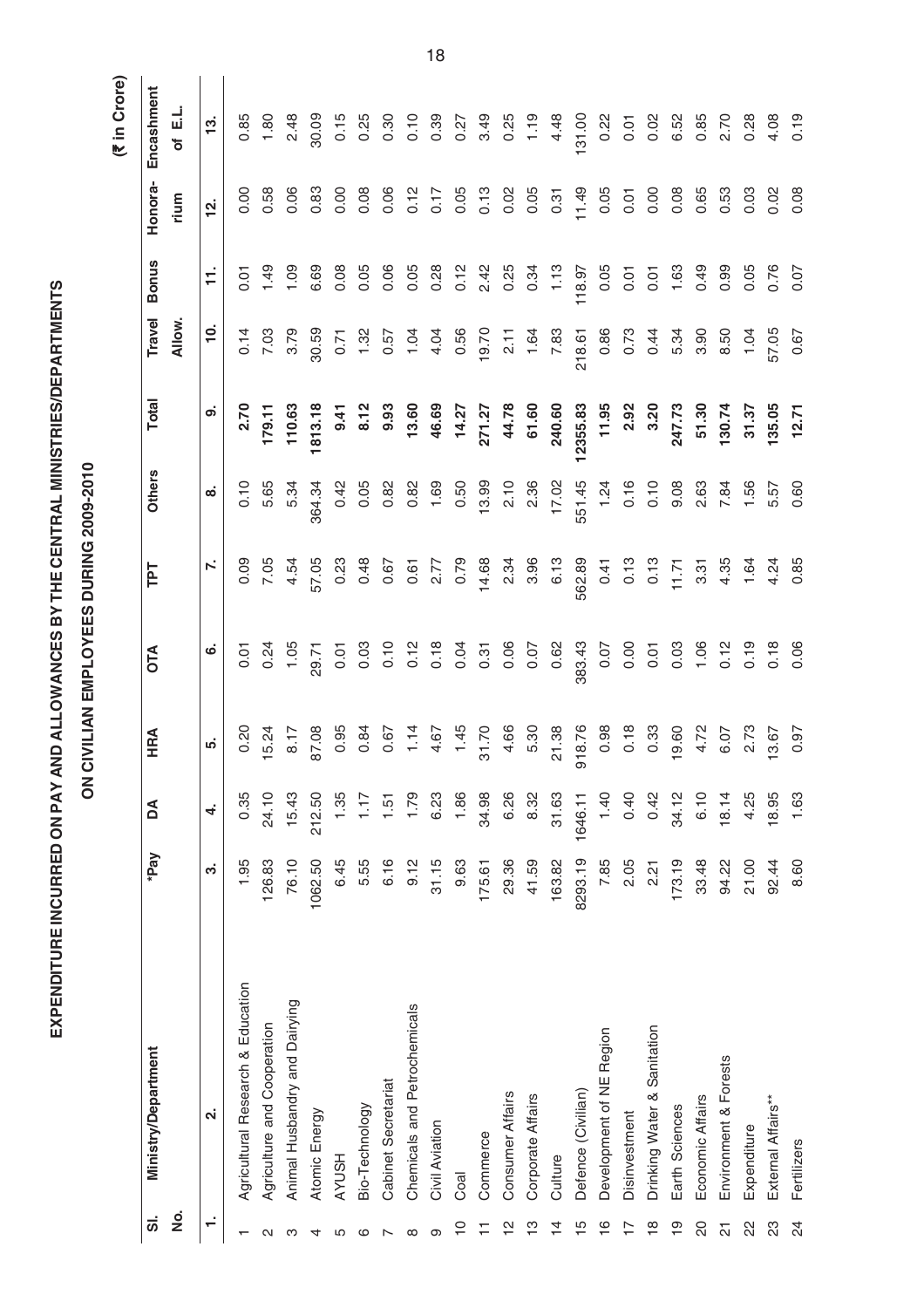|                |                                         |          |         |                        |       |        |               |          |               |                |              | (₹ Crore)  |  |
|----------------|-----------------------------------------|----------|---------|------------------------|-------|--------|---------------|----------|---------------|----------------|--------------|------------|--|
| $\dot{a}$      | <b>Ministry/Department</b>              | *Pay     | Å       | HRA                    | ОTA   | TPT    | <b>Others</b> | Total    | Travel        | <b>Bonus</b>   | Honora-      | Encashment |  |
| <u>o</u><br>Z  |                                         |          |         |                        |       |        |               |          | Allow.        |                | rium         | of E.L     |  |
| ÷              | $\mathbf{a}$                            | က        | 4       |                        | ဖ     | N      | ထ             | ၜ        | $\frac{1}{2}$ | $\overline{1}$ | $\mathbf{z}$ | <u>ಇ</u>   |  |
| 25             | Financial Services                      | 33.05    | 6.22    | 4.32                   | 0.12  | 2.13   | 2.65          | 48.49    | 1.06          | 0.29           | 0.06         | 0.63       |  |
| 26             | Food & Public Distribution              | 36.10    | 7.22    | 5.05                   | 0.20  | 2.41   | 1.66          | 52.64    | 1.64          | 0.30           | 0.12         | 1.07       |  |
| 27             | Food Processing Industries              | 5.52     | 1.06    | 0.56                   | 0.07  | 0.54   | 0.79          | 8.54     | 1.83          | 0.03           | 0.02         | 0.38       |  |
| $\frac{8}{2}$  | Health & Family Welfare                 | 750.96   | 148.70  | 106.65                 | 0.78  | 59.45  | 117.20        | 1183.74  | 12.87         | 6.31           | 0.34         | 15.90      |  |
| 29             | Heavy Industry                          | 6.80     | 1.36    | 0.98                   | 0.05  | 0.65   | 0.63          | 10.47    | 0.79          | 0.06           | 0.04         | 0.46       |  |
| 80             | Higher Education                        | 41.48    | 8.48    | 5.63                   | 0.12  | 3.58   | 2.50          | 61.79    | 2.82          | 0.49           | 0.31         | 1.47       |  |
| $\overline{5}$ | Home Affairs                            | 11250.72 | 2228.64 | 428.88                 | 0.98  | 502.24 | 2402.39       | 16813.85 | 647.88        | 93.29          | 3.57         | 132.29     |  |
| 32             | Indian Audit & Accounts                 | 1441.52  | 268.69  | 192.45                 | 0.13  | 89.14  | 68.63         | 2060.56  | 95.96         | 13.30          | 3.06         | 41.19      |  |
| 33             | Industrial Policy & Promotion           | 66.46    | 13.77   | 7.39                   | 0.34  | 4.75   | 6.39          | 99.10    | 3.44          | 0.87           | 0.20         | 1.43       |  |
| 34             | Information and Broadcasting            | 120.64   | 28.03   | 13.48                  | 0.61  | 7.65   | 8.88          | 179.29   | 6.17          | 1.32           | 0.40         | 3.16       |  |
| 35             | Information Technology                  | 196.73   | 50.09   | 26.95                  | 0.49  | 18.02  | 17.08         | 309.36   | 4.92          | 0.73           | 0.22         | 5.95       |  |
| 86             | Labour & Employment                     | 207.18   | 41.44   | 16.08                  | 0.28  | 11.04  | 12.22         | 288.24   | 12.22         | 1.96           | 0.32         | 4.57       |  |
| 57             | Land Resources                          | 2.79     | 0.64    | 0.40                   | 0.05  | 0.34   | 0.24          | 4.46     | 0.34          | 0.03           | 0.06         | 0.12       |  |
| 38             | Law and Justice                         | 70.59    | 12.24   | 7.46                   | 0.26  | 5.18   | 4.02          | 99.75    | 3.23          | 0.75           | 0.23         | 0.70       |  |
| 39             | Micro, Small and Medium Enterprises     | 57.32    | 10.82   | 7.91                   | 0.05  | 4.31   | 4.67          | 85.08    | 1.34          | 0.51           | 0.03         | 0.75       |  |
| $\overline{4}$ | Mines                                   | 287.46   | 62.84   | 38.56                  | 0.29  | 18.60  | 13.49         | 421.24   | 16.38         | 2.05           | 0.55         | 5.75       |  |
| $\frac{4}{5}$  | Minority Affairs                        | 5.63     | 1.16    | 0.70                   | 0.04  | 0.40   | 0.36          | 8.29     | 0.57          | 0.04           | 0.04         | 0.18       |  |
| 42             | New & Renewable Energy                  | 11.24    | 1.93    | 0.98                   | 0.04  | 0.79   | 0.75          | 15.73    | 1.15          | 0.04           | 0.02         | 0.54       |  |
| $\frac{3}{4}$  | Overseas Indian Affairs                 | 5.21     | 0.99    | 0.63                   | 0.02  | 0.72   | 0.53          | 8.10     | 2.96          | 0.03           | 0.01         | 0.00       |  |
| $\overline{4}$ | Panchayati Raj                          | 3.03     | 0.51    | 0.30                   | 0.03  | 0.17   | 0.14          | 4.18     | 0.31          | 0.01           | 0.03         | 0.00       |  |
| 45             | Parliamentary Affairs                   | 3.45     | 0.72    | 0.38                   | 0.03  | 0.30   | 0.16          | 5.04     | 1.19          | 0.03           | 0.03         | 0.05       |  |
| $\frac{6}{4}$  | Personnel, Public Grievances & Pensions | 207.92   | 41.59   | 27.64                  | 0.19  | 16.83  | 20.31         | 314.48   | 10.53         | 2.50           | 0.50         | 2.79       |  |
| 47             | Petroleum and Natural Gas               | 6.93     | 1.39    | 1.04                   | 0.10  | 0.88   | 0.92          | 11.26    | 0.67          | 0.06           | 0.02         | 0.45       |  |
| $\frac{8}{4}$  | Planning Commission                     | 35.68    | 6.63    | 4.17                   | 0.16  | 2.75   | 4.18          | 53.57    | 3.68          | 0.18           | 0.21         | 0.01       |  |
| $\frac{9}{4}$  | Posts##                                 | 5041.85  | 962.99  | 96.25<br>$\frac{6}{4}$ | 36.55 | 265.22 | 241.63        | 7044.49  | 45.76         | 217.12         | 7.79         | 64.17      |  |
| 50             | Power                                   | 60.62    | 12.48   | 7.04                   | 0.13  | 4.88   | 4.33          | 89.48    | 2.98          | 0.38           | 0.08         | 4.40       |  |
| 57             | President's Secretariat                 | 7.85     | 1.43    | 0.20                   | 0.10  | 0.63   | 0.45          | 10.66    | 0.25          | 0.08           | 0.10         | 0.55       |  |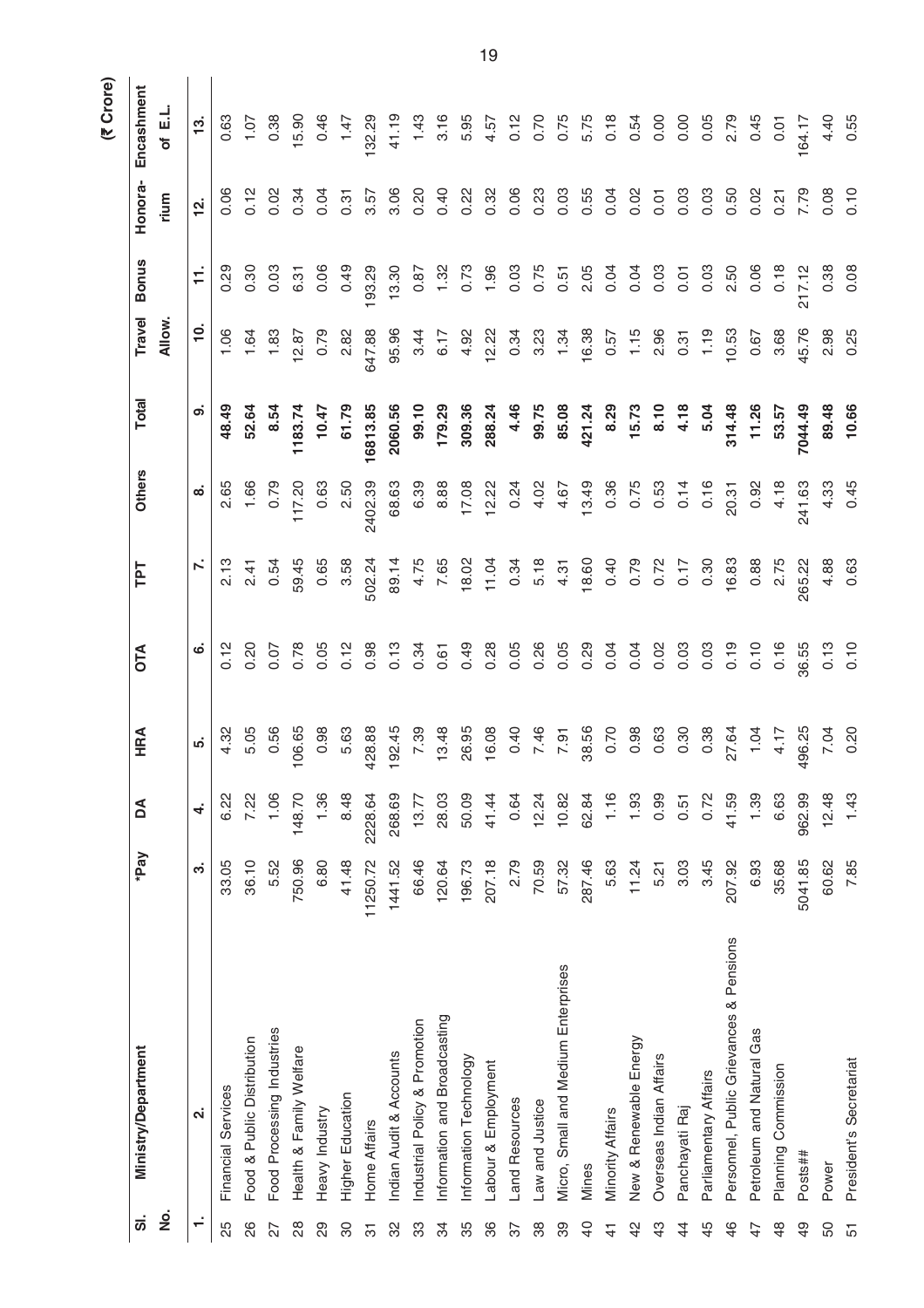| $\dot{\bar{\bf{v}}}$ | <b>Ministry/Department</b>               | *Pay     | Å        | HRA          | OTA    | <b>Ld1</b> | <b>Others</b> | <b>Total</b> | Travel        | <b>Bonus</b>   | Honora-   | Encashment |
|----------------------|------------------------------------------|----------|----------|--------------|--------|------------|---------------|--------------|---------------|----------------|-----------|------------|
| <u>ş</u>             |                                          |          |          |              |        |            |               |              | Allow.        |                | rium      | 급<br>ð     |
|                      | $\overline{\mathbf{r}}$                  | ຕ່       | 4        | ທ່           | ဖ      | Ϋ́,        | ထ             | ၜ            | $\frac{1}{2}$ | $\overline{1}$ | <u>يہ</u> | <u>ကို</u> |
| SS                   | Prime Minister's Office                  | 12.80    | 2.42     | 1.50         | 0.19   | 0.98       | 1.13          | 19.02        | 1.94          | 0.10           | 0.10      | 0.00       |
| 53                   | Public Enterprises                       | 3.15     | 0.63     | 0.47         | 0.02   | 0.28       | 0.08          | 4.63         | 0.44          | 0.02           | 0.00      | 0.09       |
| 54                   | Railways                                 | 23956.21 | 4660.73  | 2024.94      | 406.10 | 1314.84    | 2250.36       | 34613.18     | 1022.70       | 1048.24        | 24.30     | 593.85     |
| 55                   | Revenue                                  | 2945.17  | 560.83   | 362.36       | 11.70  | 184.51     | 184.87        | 4249.44      | 84.78         | 23.42          | 5.62      | 75.03      |
| 56                   | Road Transport & Highways                | 47.02    | 9.34     | 6.86         | 0.23   | 4.67       | 3.38          | 71.50        | 3.21          | 0.45           | 0.58      | 1.10       |
| 57                   | Rural Development                        | 14.17    | 2.83     | 2.19         | 0.12   | 1.40       | 0.83          | 21.54        | 0.78          | 0.09           | 0.07      | 0.10       |
| 58                   | School Education and Literacy            | 5.22     | 0.99     | 0.44         | 0.05   | 0.40       | 0.38          | 7.48         | 1.08          | 0.06           | 0.04      | 0.25       |
| 59                   | Science & Technology                     | 211.51   | 40.69    | 22.30        | 0.17   | 12.02      | 13.77         | 300.46       | 13.58         | 2.62           | 0.50      | 1.96       |
| 60                   | Shipping                                 | 52.28    | 0.90     | 5.17         | 0.02   | 3.13       | 8.96          | 79.46        | 4.96          | 0.44           | 0.07      | 1.01       |
| 61                   | Social Justice & Empowerment             | 19.74    | 4.14     | 2.96         | 0.11   | 1.17       | 0.96          | 29.08        | 1.69          | 0.18           | 0.12      | 0.81       |
| 8                    | Space                                    | 634.42   | 150.51   | 66.31        | 1.07   | 25.86      | 159.96        | 1038.13      | 31.65         | 1.38           | 0.10      | 21.08      |
| යි                   | Statistics & Programme Implementation    | 151.00   | 27.47    | 24.21        | 0.15   | 10.05      | 6.65          | 219.53       | 10.60         | 1.05           | 0.96      | 3.54       |
| 3                    | Steel                                    | 9.49     | 1.85     | 1.29         | 0.07   | 0.68       | 0.63          | 14.01        | 0.71          | 0.07           | 0.02      | 0.47       |
| 65                   | Telecommunication                        | 89.74    | 16.77    | 10.46        | 0.29   | 5.55       | 5.81          | 128.62       | 7.85          | 0.45           | 0.21      | 4.69       |
| 66                   | Textiles                                 | 122.75   | 22.18    | 14.79        | 0.06   | 8.87       | 5.61          | 174.26       | 10.92         | 1.49           | 0.13      | 3.43       |
| 67                   | Tourism                                  | 13.76    | 2.25     | 1.81         | 0.05   | 0.88       | 0.69          | 19.44        | 1.94          | 0.12           | 0.08      | 0.38       |
| 89                   | <b>Tribal Affairs</b>                    | 7.02     | 1.40     | 1.07         | 0.03   | 0.65       | 0.53          | 10.70        | 0.55          | 0.07           | 0.07      | 0.08       |
| 89                   | Union Public Service Commission          | 44.40    | 9.33     | 5.55         | 0.12   | 4.01       | 3.10          | 66.51        | 1.62          | 0.45           | 1.42      | 1.87       |
| 20                   | Urban Development@@                      | 592.52   | 112.58   | 43.66        | 0.40   | 23.51      | 29.62         | 802.29       | 9.50          | 2.76           | 1.28      | 2.37       |
|                      | Vice President's Secretariat             | 1.26     | 0.23     | 0.07         | 0.05   | 0.09       | 0.11          | 1.81         | 0.03          | 0.02           | 0.00      | 0.01       |
| 22                   | Water Resources                          | 227.41   | 46.85    | 28.44        | 0.23   | 14.51      | 15.02         | 332.46       | 15.52         | 2.58           | 0.27      | 7.87       |
| 73                   | Women & Child Development                | 14.34    | 2.58     | 1.76         | 0.03   | 1.03       | 0.54          | 20.28        | 1.00          | 0.12           | 0.04      | 0.61       |
| 74                   | Youth Affairs and Sports                 | 9.06     | 1.74     | 1.28         | 0.07   | 0.91       | 0.79          | 13.85        | 1.25          | 0.01           | 0.10      | 0.00       |
|                      | <b>Total</b>                             | 59623.22 | 11689.30 | 183.43<br>Ĺ۵ | 881.24 | 3334.65    | 6626.41       | 87338.25     | 2489.45       | 1666.04        | 69.84     | 1301.52    |
|                      | "Pay includes 60% arrear of the 6th CPC. |          |          |              |        |            |               |              |               |                |           |            |
|                      | ** Excluding Missions Abroad.            |          |          |              |        |            |               |              |               |                |           |            |
|                      | Acrip Atl Manuel Anipily Alit            |          |          |              |        |            |               |              |               |                |           |            |

##Including Grameen Dak Sewak. *##Including Grameen Dak Sewak.*

@ @ Including HUPA. *@@ Including HUPA.*

20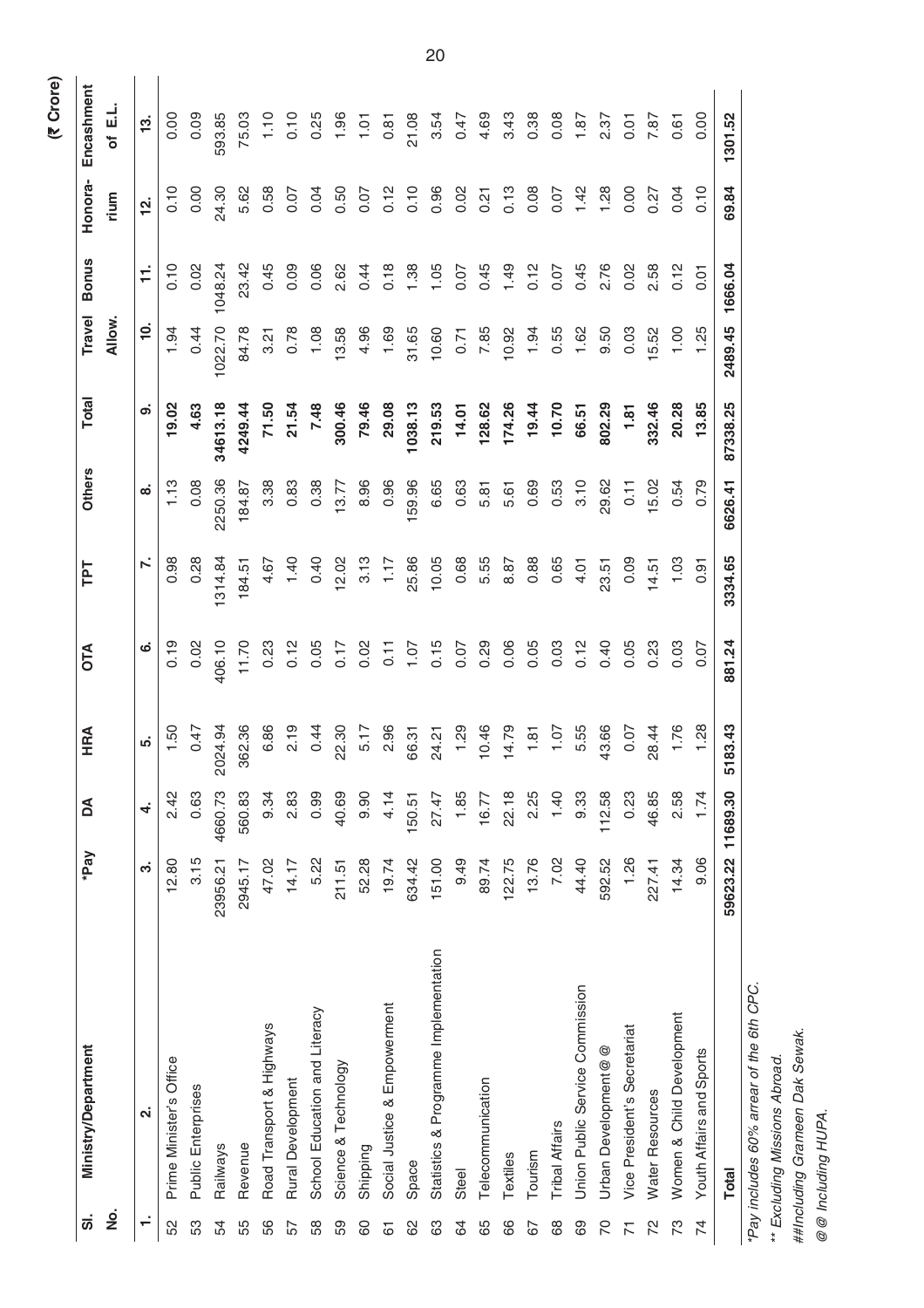### **EXPENDITURE ON PAY AND ALLOWANCES OF CENTRAL GOVERNMENT CIVILIAN EMPLOYEES INCLUDING EMPLOYEES OF THE UNION TERRITORIES AS PERCENTAGE OF REVENUE RECEIPTS AND REVENUE EXPENDITURE**

**(**` **in Crore)**

| Year    | Expenditure on Pay<br>and Allowances of                            | <b>Revenue Receipts</b><br>of the Central | Revenue<br>Expenditure       | Expenditure on pay and Allowances<br>as percentage of |                        |
|---------|--------------------------------------------------------------------|-------------------------------------------|------------------------------|-------------------------------------------------------|------------------------|
|         | Civilian Employees of<br>Central Government &<br>Union Territories | Government                                | of the Central<br>Government | Revenue<br>Receipts                                   | Revenue<br>Expenditure |
| 2007-08 | 46230                                                              | 649426                                    | 734861                       | 7.12                                                  | 6.29                   |
| 2008-09 | 67464                                                              | 653847                                    | 1010224                      | 10.32                                                 | 6.68                   |
| 2009-10 | 89860                                                              | 704523                                    | 1057478                      | 12.75                                                 | 8.50                   |

Note : The above figures of the revenue receipts & expenditure have been taken from Annual Financial Statement of the Central Government as laid before the Parliament. The figures of receipts & expenditure includes Railways also.

### **Expenditure on Pay and Allowances vis a vis Revenue Receipts & Revenue Expenditure**

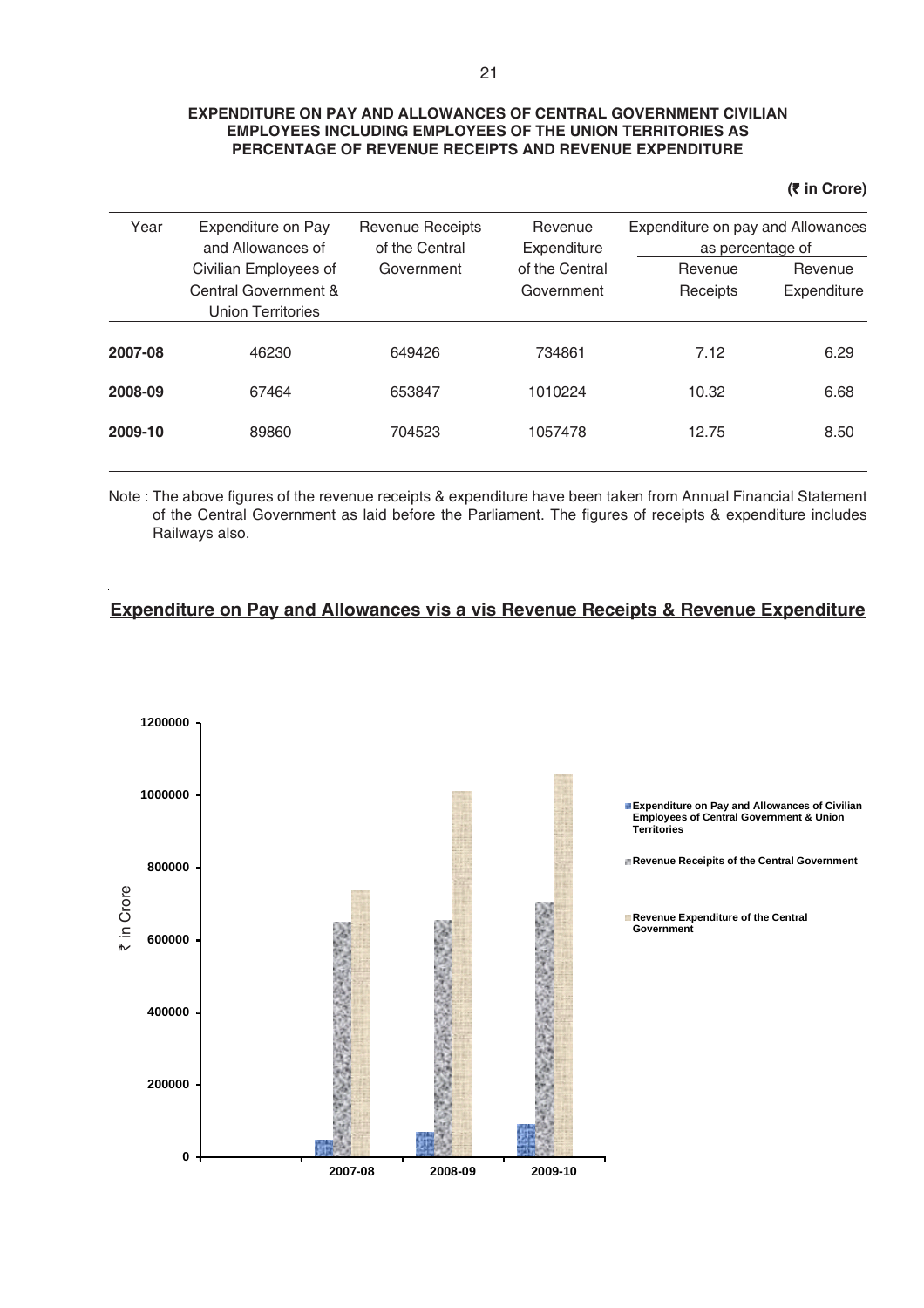GROUP-WISE AND STATUS (G/NG) WISE ESTIMATED NUMBER OF CENTRAL **GROUP-WISE AND STATUS (G/NG) WISE ESTIMATED NUMBER OF CENTRAL** GOVERNMENT CIVILIAN REGULAR EMPLOYEES AS ON 1.3.2010 **GOVERNMENT CIVILIAN REGULAR EMPLOYEES AS ON 1.3.2010**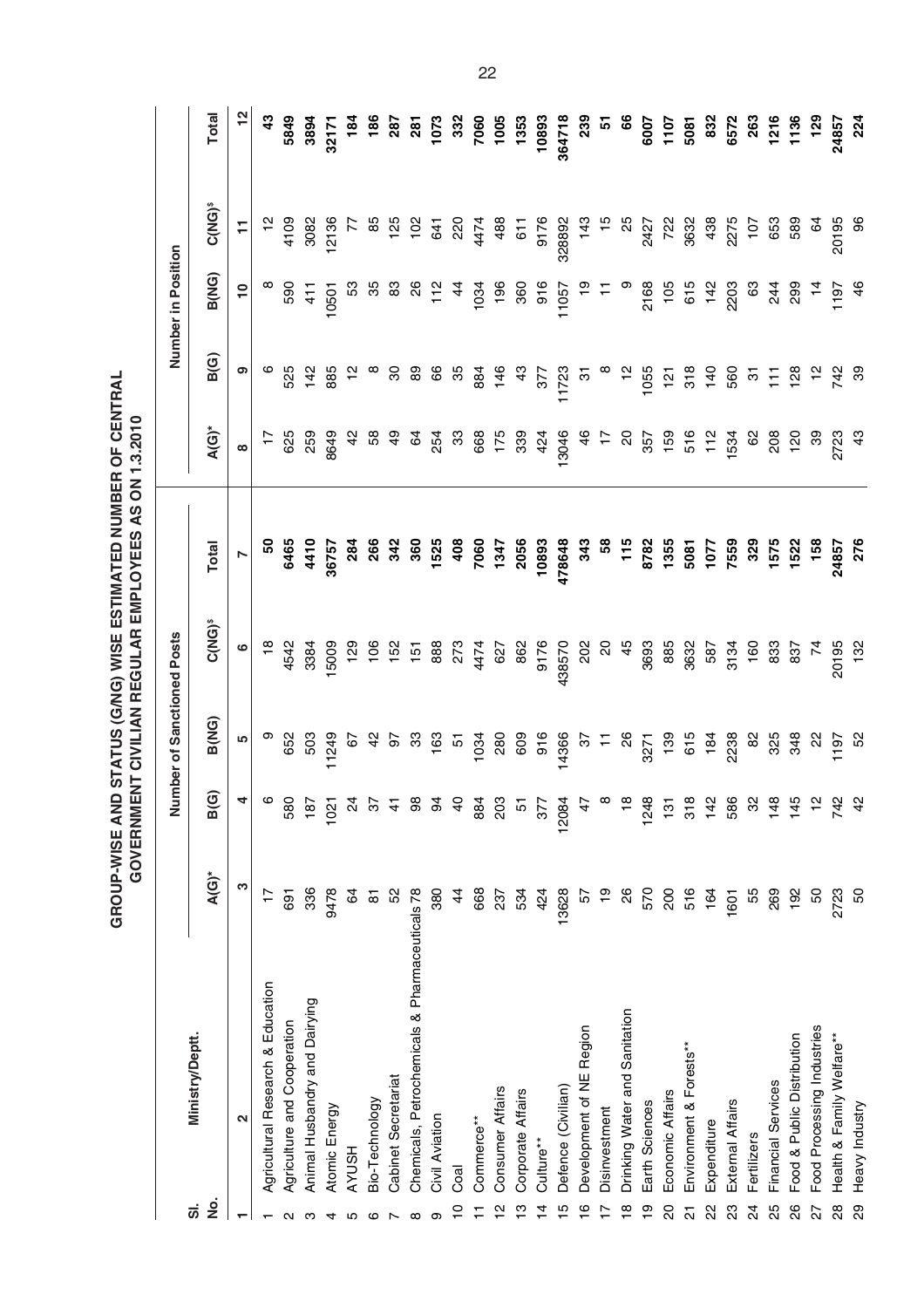| <u>ູ່</u> ທີ່                           |                |                |               | Number of Sanctioned Posts |         |                 |                | Number in Position |                          |                |
|-----------------------------------------|----------------|----------------|---------------|----------------------------|---------|-----------------|----------------|--------------------|--------------------------|----------------|
| Ministry/Deptt.<br>ġ                    | $A(G)^*$       | ම<br>ă         | B(NG)         | <b>C(NG)<sup>s</sup></b>   | Total   | $A(G)^*$        | B(G)           | B(NG)              | <b>C(NG)<sup>s</sup></b> | <b>Total</b>   |
| $\mathbf{\Omega}$                       | ო              | 4              | Ю             | ဖ                          | N       | $\infty$        | თ              | $\overline{10}$    | Ξ                        | $\frac{2}{3}$  |
| Higher Education                        | 251            | $\frac{8}{3}$  | 301           | 748                        | 1388    | 229             | $\frac{8}{1}$  | 283                | 20Z                      | 1314           |
| Home Affairs                            | 17281          | 6638           | 21558         | 814585                     | 860062  | 12802           | 4234           | 18278              | 720035                   | 755349         |
| Indian Audit & Accounts                 | 695            | 18093          |               | 48970                      | 67758   | 501             | 5230           |                    | 28928                    | 44659          |
| ndustrial Policy & Promotion**          | 324            | $\frac{1}{90}$ | 251           | 1833                       | 2598    | 324             | $\frac{8}{2}$  | 251                | 1833                     | 2598           |
| nformation and Broadcasting             | 433            | 733            | 648           | 4695                       | 6509    | 325             | 526            | 464                | 3729                     | 5044           |
| nformation Technology                   | 2837           | 1114           | 76            | 1821                       | 5848    | 2751            | 991            | 89                 | 1467                     | 5277           |
| abour & Employment                      | 1395           | 1150           | 689           | 5740                       | 8974    | 975             | 725            | 582                | 4280                     | 6562           |
| and Resources                           | 26             | $\frac{6}{1}$  | $^{28}$       | 5                          | 122     | $\overline{a}$  | $\ddot{=}$     | $\mathbb{S}^3$     | \$                       | <u>ნ</u>       |
| aw and Justice & Election Comm          | 418            | $\tilde{3}$    | 386           | 2213                       | 3340    | 312             | 245            | 300                | 1881                     | 2738           |
| Micro, Small and Medium Enterprises**   | 258            | $\frac{6}{4}$  | 8             | 1410                       | 2134    | 258             | 404            | 8                  | 1410                     | 2134           |
| Mines                                   | 3458           | ğ              | 949           | 9900                       | 15012   | 1754            | 435            | 731                | 6134                     | 9054           |
| Minority Affairs                        | 5              | <u>କ</u>       | 52            | 119                        | 248     | $\frac{1}{4}$   | <u>ဝှ</u>      | $\ddot{4}$         | <u>ន</u>                 | 182            |
| New & Renewable Energy**                | 99             | ಔ              | 106           | 143                        | 371     | ဓ္တ             | $\mathbf{S}$   | 106                | 143                      | 371            |
| Overseas Indian Affairs                 | 80             | ଧି             | 38            | 104                        | 195     | $\overline{29}$ | 22             | 20                 | 75                       | 146            |
| Panchayati Raj                          | $\frac{8}{2}$  | $\frac{a}{b}$  | S             | $\frac{2}{3}$              | 100     | $\frac{8}{2}$   | $\frac{1}{2}$  | 17                 | 8                        | 5              |
| Parliamentary Affairs                   | $\mathbb{S}^2$ | $\frac{6}{10}$ | 32            | 8                          | 151     | 23              | $\dot{z}$      | 8                  | යි                       | $\frac{29}{2}$ |
| Personnel, Public Grievances & Pensions | 1448           | 368            | 2220          | 5834                       | 9870    | 1028            | $\overline{5}$ | 1872               | 5253                     | 8444           |
| Petroleum and Natural Gas               | 92             | $\alpha$       | 67            | 148                        | 325     | 89              | <u> 인</u>      | 56                 | $\frac{9}{11}$           | 285            |
| Planning Commission                     | 502            | $\frac{6}{30}$ | 312           | 725                        | 1843    | 273             | 135            | 235                | 541                      | 1184           |
| ##Posts**                               | 623            | 1858           | 5533          | 98320                      | 206334  | 623             | 1858           | 5533               | 198320                   | 206334         |
| Power                                   | 592            | 31             | 241           | 874                        | 2024    | 401             | <b>213</b>     | 242                | 617                      | 1473           |
| President's Secretariat                 | $\frac{8}{2}$  | რ              | Ν             | 196                        | 334     | 24              | ႙              | $\overline{5}$     | 149                      | 283            |
| Prime Minister's Office                 | $\frac{2}{3}$  | 5g             | 99            | 298                        | 497     | $\frac{1}{2}$   | 56             | 8                  | 213                      | 398            |
| Public Enterprises                      | $\overline{5}$ |                | $\frac{4}{3}$ | 8                          | 126     | 21              |                | 21                 | 38                       | $\frac{8}{3}$  |
| Railways                                | 8748           | 7652           | $\circ$       | 1560388                    | 1576788 | 8988            | 7863           | $\circ$            | 1344668                  | 1361519        |
| Revenue                                 | 7827           | 25360          | 28160         | 73265                      | 134612  | 5880            | 22966          | 21949              | 53008                    | 103803         |
| Road Transport & Highways               | 349            | 176            | 294           | 1128                       | 1947    | 269             | 180            | 272                | 954                      | 1675           |
| <b>Rural Development</b>                | 8              | $\frac{2}{3}$  | 152           | $\overline{23}$            | 578     | $\overline{7}$  | 89             | 120                | 137                      | 420            |
| School Education and Literacy           | 67             | 8              | 8             | $\overline{17}$            | 396     | 67              | 89             | 8                  | 148                      | 367            |
| Science & Technology                    | 607            | 822            | $\frac{1}{3}$ | 10710                      | 12450   | 363             | 651            | 254                | 6789                     | 8057           |
| Shipping                                | 274            | 176            | 648           | 1517                       | 2615    | $\frac{8}{2}$   | 161            | 476                | 1096                     | 1941           |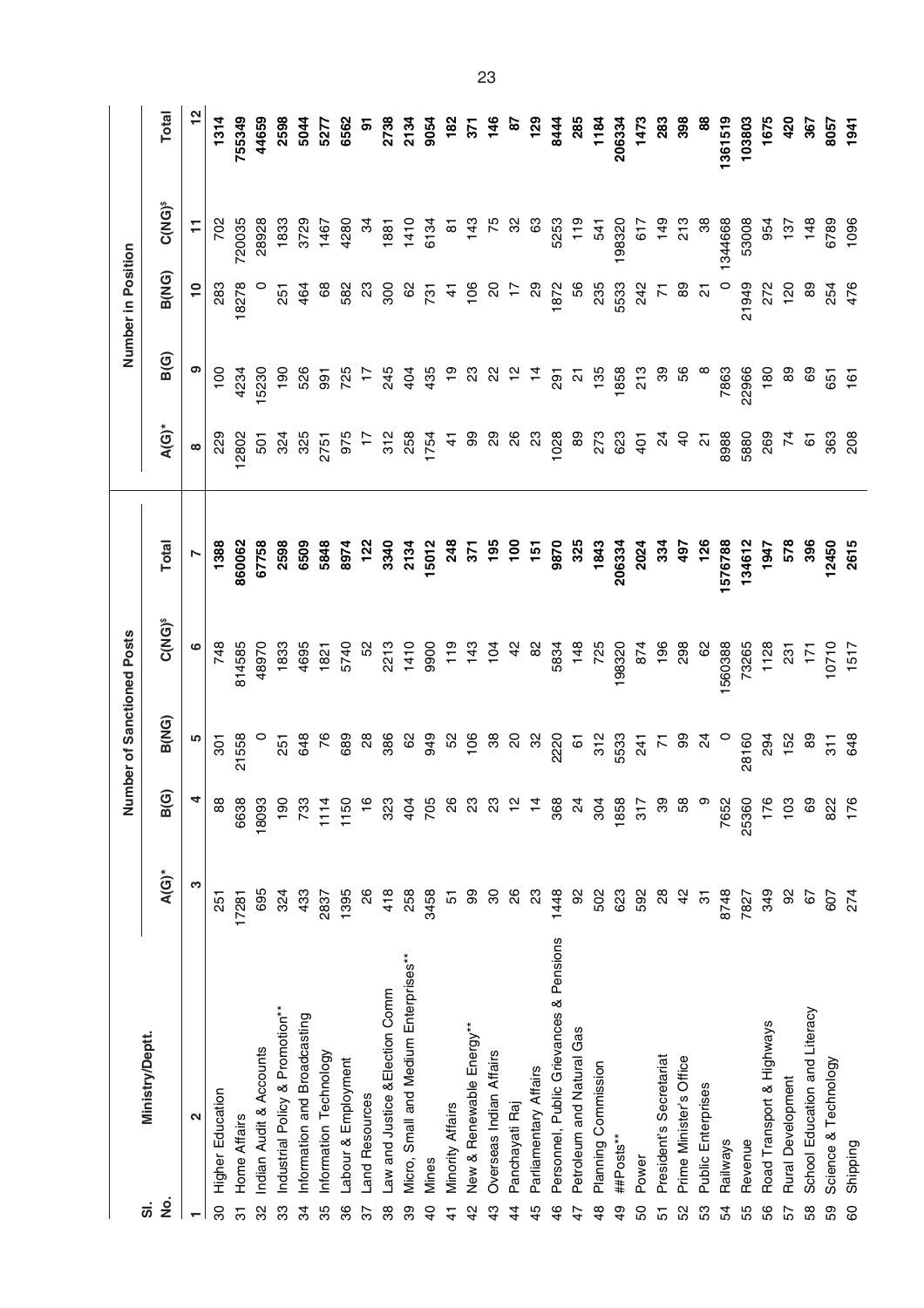|                |                                       |                |               |        | Number of Sanctioned Posts |         |          |               | Number in Position |                          |               |
|----------------|---------------------------------------|----------------|---------------|--------|----------------------------|---------|----------|---------------|--------------------|--------------------------|---------------|
| ġ<br>ຜ່        | Ministry/Deptt.                       | $A(G)^*$       | B(G)          | B(NG)  | <b>C(NG)<sup>s</sup></b>   | Total   | $A(G)^*$ | B(G)          | B(NG)              | <b>C(NG)<sup>s</sup></b> | Total         |
|                | ຼ                                     | ო              |               | 5      | ဖ                          | r       | $\infty$ | თ             | $\overline{10}$    | $\overline{1}$           | $\frac{2}{3}$ |
|                | 61 Social Justice & Empowerment       | 114            | 5             | 175    | 387                        | 773     | 96       | 78            | 154                | 336                      | 664           |
| 8              | Space                                 | 7780           | 515           | 2879   | 5272                       | 6446    | 7878     | 465           | 2594               | 3758                     | 4695          |
| 3              | Statistics & Programme Implementation | 491            | 1502          | 2887   | 1426                       | 6306    | 390      | <b>233</b>    | 1876               | 1128                     | 4627          |
| 34             | Steel                                 | $\frac{8}{4}$  | 55            | 8      | 158                        | 327     | 89       | $\frac{6}{7}$ | 53                 | 125                      | 272           |
| 65             | Telecommunication**                   | 762            | 188           | 448    | 1448                       | 2846    | 762      | 188           | 448                | 1448                     | 2846          |
| 66             | Textiles                              | 318            | $\frac{6}{2}$ | 441    | 3652                       | 4901    | 260      | 424           | 421                | 3261                     | 4366          |
| 67             | Tourism                               | 8              | 5s            | SS     | 365                        | 566     | 57       | 79            | 50                 | 345                      | 531           |
| 89             | <b>Tribal Affairs</b>                 | 65             | ទ             | 74     | 123                        | 302     | 50       | 36            | $\frac{3}{2}$      | $\frac{8}{2}$            | 219           |
| 69             | Union Public Service Commission       | $\frac{18}{1}$ | 233           | 396    | 1227                       | 2037    | 143      | 203           | 348                | <b>B71</b>               | 1565          |
| g              | Urban Development@@                   | 2696           | 575           | 2479   | 8685                       | 24435   | 2409     | 537           | 2141               | 13868                    | 18955         |
| $\overline{z}$ | Vice President's Secretariat          | ဖ              |               |        | $\frac{8}{3}$              | င္ဟာ    | Ю        | ო             | $\circ$            | 43                       | 5             |
| <u>ռ</u>       | Water Resources                       | 1730           | 1190          | 2976   | 6703                       | 2599    | 1277     | 963           | 2106               | 5148                     | 9494          |
|                | 73 Women & Child Development          | 80             | ଧ୍ୟ           | 124    | 488                        | 714     | 58       | $\frac{8}{1}$ | ë                  | 392                      | 569           |
|                | 74 Youth Affairs and Sports           | $\overline{a}$ | 75            | 60     | 302                        | 477     | 36       | 63            | $\frac{4}{7}$      | 244                      | 390           |
|                | Total                                 | 96504          | 91307         | 115086 | 3299398                    | 3602295 | 82926    | 80405         | 95483              | 2809545                  | 3068359       |
|                |                                       |                |               |        |                            |         |          |               |                    |                          |               |

\* Includes some non-gazetted posts also.

\*\* Sanctioned strength/In position are provisional.

\* Includes some non-gazetted posts also.<br>\*\* Sanctioned strength/In position are provisional.<br>\$ Erstwhile Group D posts have been categorized as Group C after implementation of 6th CPC<br>## Excluding Grameen Dak Sewak.<br>@@ Inc Erstwhile Group D posts have been categorized as Group C after implementation of 6th CPC

## Excluding Grameen Dak Sewak.

@@ Including HUPA.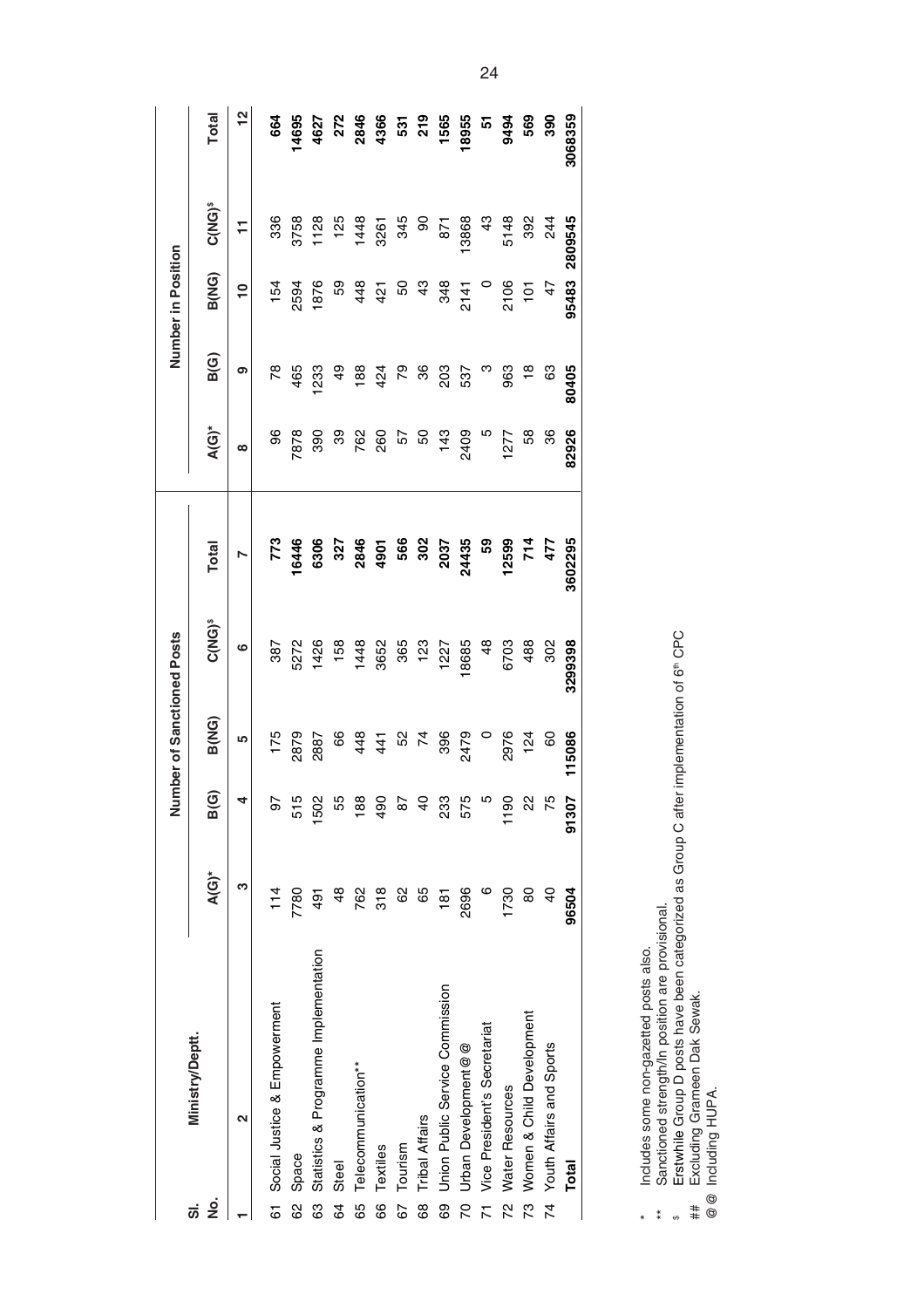| Ministry/<br><b>Department</b> |                |         |             | <b>Number of Sanctioned Posts</b> |         |                |         |         | <b>Number in Position</b> |         |
|--------------------------------|----------------|---------|-------------|-----------------------------------|---------|----------------|---------|---------|---------------------------|---------|
|                                | $A^*$          | B(G)    | B(NG)       | $C(NG)^s$                         | Total   | $A^*$          | B(G)    | B(NG)   | $C(NG)^s$                 | Total   |
| 1                              | $\overline{2}$ | 3       | 4           | 5                                 | 6       | $\overline{7}$ | 8       | 9       | 10                        | 11      |
| Railways                       | 8748           | 7652    | $\mathbf 0$ | 1560388                           | 1576788 | 8988           | 7863    | 0       | 1344668                   | 1361519 |
|                                | (9.06)         | (8.38)  | (0.00)      | (47.29)                           | (43.77) | (10.84)        | (9.78)  | (0.00)  | (47.86)                   | (44.37) |
| <b>Home Affairs</b>            | 17281          | 6638    | 21558       | 814585                            | 860062  | 12802          | 4234    | 18278   | 720035                    | 755349  |
|                                | (17.91)        | (7.27)  | (18.73)     | (24.69)                           | (23.88) | (15.44)        | (5.27)  | (19.14) | (25.62)                   | (24.62) |
| Defence(Civilian)              | 13628          | 12084   | 14366       | 438570                            | 478648  | 13046          | 11723   | 11057   | 328892                    | 364718  |
|                                | (14.12)        | (13.23) | (12.48)     | (13.29)                           | (13.29) | (15.73)        | (14.58) | (11.58) | (11.71)                   | (11.89) |
| Posts##                        | 623            | 1858    | 5533        | 198320                            | 206334  | 623            | 1858    | 5533    | 198320                    | 206334  |
|                                | (0.65)         | (2.03)  | (4.81)      | (6.01)                            | (5.73)  | (0.75)         | (2.31)  | (5.79)  | (7.06)                    | (6.72)  |
| Revenue                        | 7827           | 25360   | 28160       | 73265                             | 134612  | 5880           | 22966   | 21949   | 53008                     | 103803  |
|                                | (8.11)         | (27.77) | (24.47)     | (2.22)                            | (3.73)  | (7.09)         | (28.56) | (22.99) | (1.89)                    | (3.38)  |
| <b>Others</b>                  | 48397          | 37715   | 45469       | 214270                            | 345851  | 41587          | 31761   | 38666   | 164622                    | 276636  |
|                                | (50.15)        | (41.32) | (39.51)     | (6.50)                            | (9.60)  | (50.15)        | (39.50) | (40.50) | (5.86)                    | (9.02)  |
| Total                          | 96504          | 91307   | 115086      | 3299398                           | 3602295 | 82926          | 80405   | 95483   | 2809545                   | 3068359 |

### **GROUP-WISE & STATUS-WISE ESTIMATED NUMBER OF CENTRAL GOVT. CIVILIAN REGULAR EMPLOYEES AS ON 1.3.2010 IN MAJOR MINISTRIES/DEPARTMENTS (EXCLUDING UTs)**

**Number of Employees in Position as on March, 2010 in Major Ministries/Departments**



Railways Home Affairs Defence(Civilian) Posts Revenue Others

- <sup>\$</sup> Erstwhile Group D posts have been categorized as Group C after implementation of 6<sup>th</sup> CPC.
- Includes some Non-Gazetted posts also.
- ## Excluding Grameen Dak Sewak.
- N.B. (i) Figures in parentheses are the percentages to total.

(ii) Home Affairs figures does not include Delhi Police.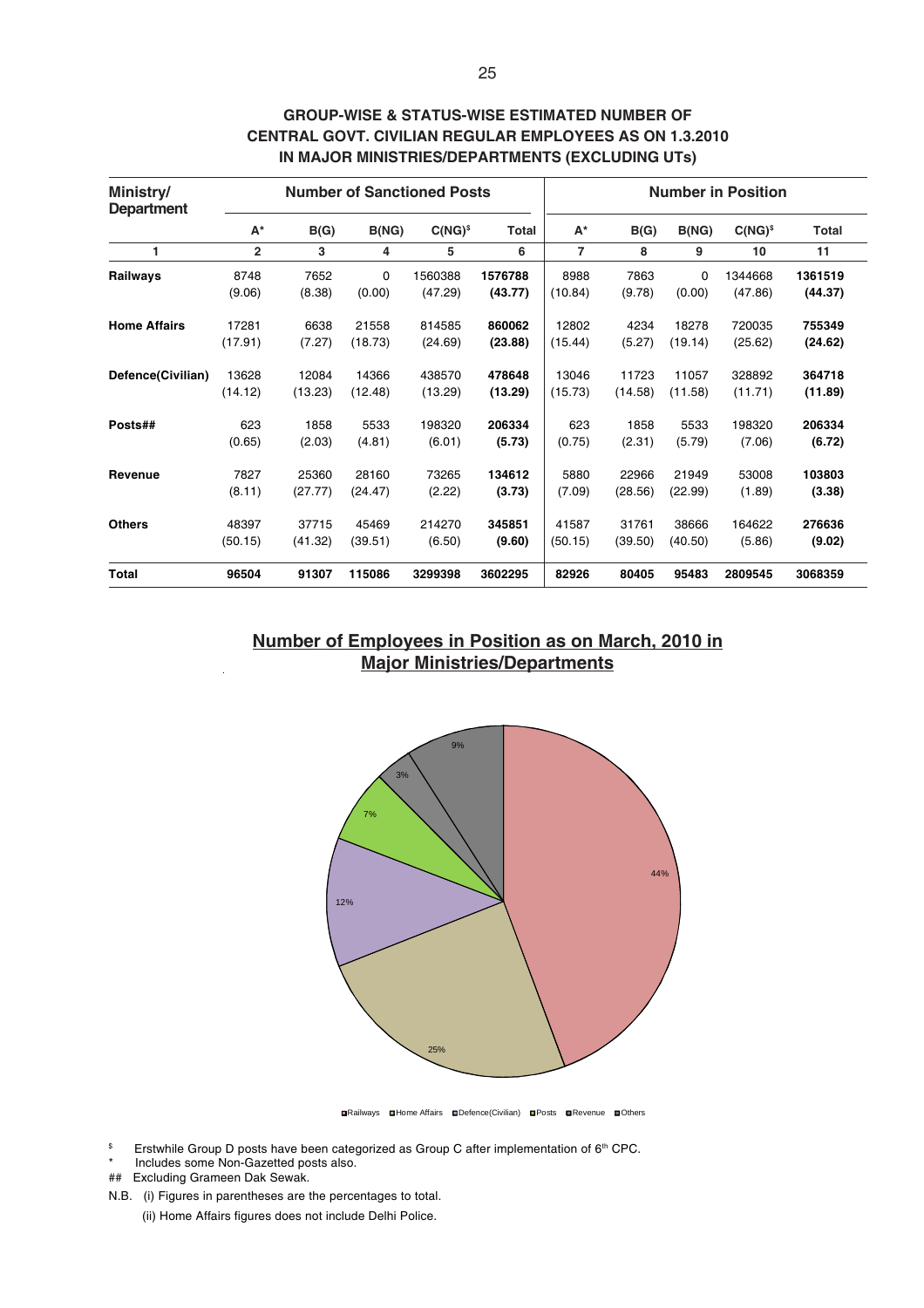| Group        | Number of<br>sanctioned<br>posts | Number of<br>incumbents<br>in position | Number of<br>vacant<br>posts | <b>Percentage of vacant</b><br>posts to total sanctioned<br>posts in the group |
|--------------|----------------------------------|----------------------------------------|------------------------------|--------------------------------------------------------------------------------|
|              | $\overline{2}$                   | 3                                      | 4                            | 5                                                                              |
| $A^*$        | 96504                            | 82926                                  | 13578                        | 14.07                                                                          |
| B(G)         | 91307                            | 80405                                  | 10902                        | 11.94                                                                          |
| B(NG)        | 115086                           | 95483                                  | 19603                        | 17.03                                                                          |
| $C(NG)^s$    | 3299398                          | 2809545                                | 489853                       | 14.85                                                                          |
| <b>Total</b> | 3602295                          | 3068359                                | 533936                       | 14.82                                                                          |

### **GROUP-WISE NUMBER OF SANCTIONED POSTS & INCUMBENTS IN POSITION, VACANCIES AND THEIR PERCENTAGES TO TOTAL SANCTIONED POSTS AS ON 1.03.2010**

### **Number of sanctioned Posts and in Position in different groups**



**Number of Sanctioned posts Number of incumbents in position**

\$ Erstwhile Group D posts have been categorized as Group C after implementation of 6<sup>th</sup> CPC.

Includes some Non-Gazetted posts also.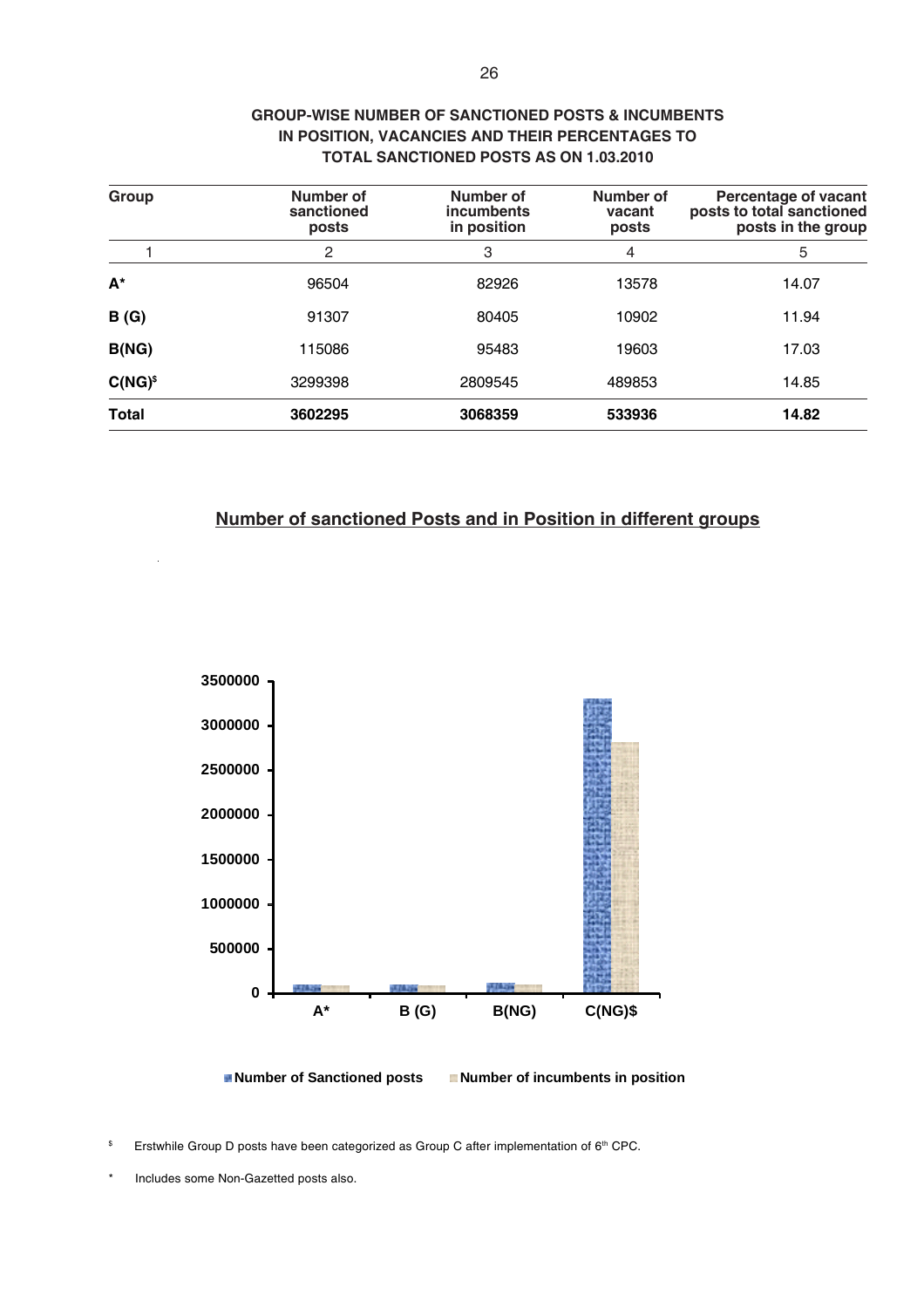### **DISTRIBUTION OF REGULAR CIVILIAN EMPLOYEES IN CENTRAL GOVERNMENT AND UNION TERRITORY ADMINISTRATIONS BY GROUP OF POSTS AS ON 01.03.2010**

| SI. | <b>Central Govt./Union Territory</b> |        |         | Group of posts            |          |
|-----|--------------------------------------|--------|---------|---------------------------|----------|
| No. | <b>Administrations</b>               | A      | в       | $\mathbf{C}^{\mathsf{s}}$ | Total    |
|     | 2                                    | 3      | 4       | 5                         | 6        |
|     | <b>1 CENTRAL GOVERNMENT</b>          | 82926  | 175888  | 2809545                   | 3068359  |
|     |                                      | (2.70) | (5.73)  | (91.57)                   | (100.00) |
|     | 2 UNION TERRITORY ADMINISTRATIONS    | 3608   | 8743    | 50932                     | 63283    |
|     |                                      | (5.70) | (13.82) | (80.48)                   | (100.00) |
|     | <b>TOTAL</b>                         | 86534  | 184631  | 2860477                   | 3131642  |
|     |                                      | (2.76) | (5.90)  | (91.34)                   | (100.00) |

 $\mathbb S$ Erstwhile Group D posts have been categorized as Group C after implementation of 6<sup>th</sup> CPC.

### **STRENGTH (NUMBER OF SANCTIONED POSTS/ NUMBER IN POSITION) OF CENTRAL POLICE FORCES**

| SI.<br>No. | Name of the Central Police Force           |        | <b>Number of Sanctioned posts</b><br>(as on 1st March) |        |        | <b>Number in Position</b><br>(as on 1st March) |        |
|------------|--------------------------------------------|--------|--------------------------------------------------------|--------|--------|------------------------------------------------|--------|
|            |                                            | 2008   | 2009                                                   | 2010   | 2008   | 2009                                           | 2010   |
| 1          | $\overline{2}$                             | 3      | 4                                                      | 5      | 6      | 7                                              | 8      |
|            | 1 Border Security Force (BSF)              | 210261 | 210301                                                 | 228737 | 203676 | 200630                                         | 203413 |
|            | 2 Central Reserve Police Force (CRPF)      | 261320 | 263598                                                 | 285630 | 249624 | 257591                                         | 250583 |
|            | 3 Central Industrial Security Force (CISF) | 104856 | 112669                                                 | 122414 | 94441  | 97834                                          | 100669 |
|            | 4 Indo Tibetan Border Police(ITBP)         | 57497  | 55119                                                  | 51890  | 51681  | 44742                                          | 50194  |
|            | 5 Assam Rifles                             | 65185  | 64638                                                  | 66145  | 62463  | 63672                                          | 65965  |
|            | 6 Special Service Bureau(SSB)              | 55470  | 55435                                                  | 55397  | 44213  | 49752                                          | 48974  |
|            | 7 National Security Guard(NSG)             | 7334   | 9308                                                   | 9308   | 6732   | 7705                                           | 7705   |
|            | <b>TOTAL</b>                               | 761923 | 771068                                                 | 819521 | 712830 | 721926                                         | 727503 |